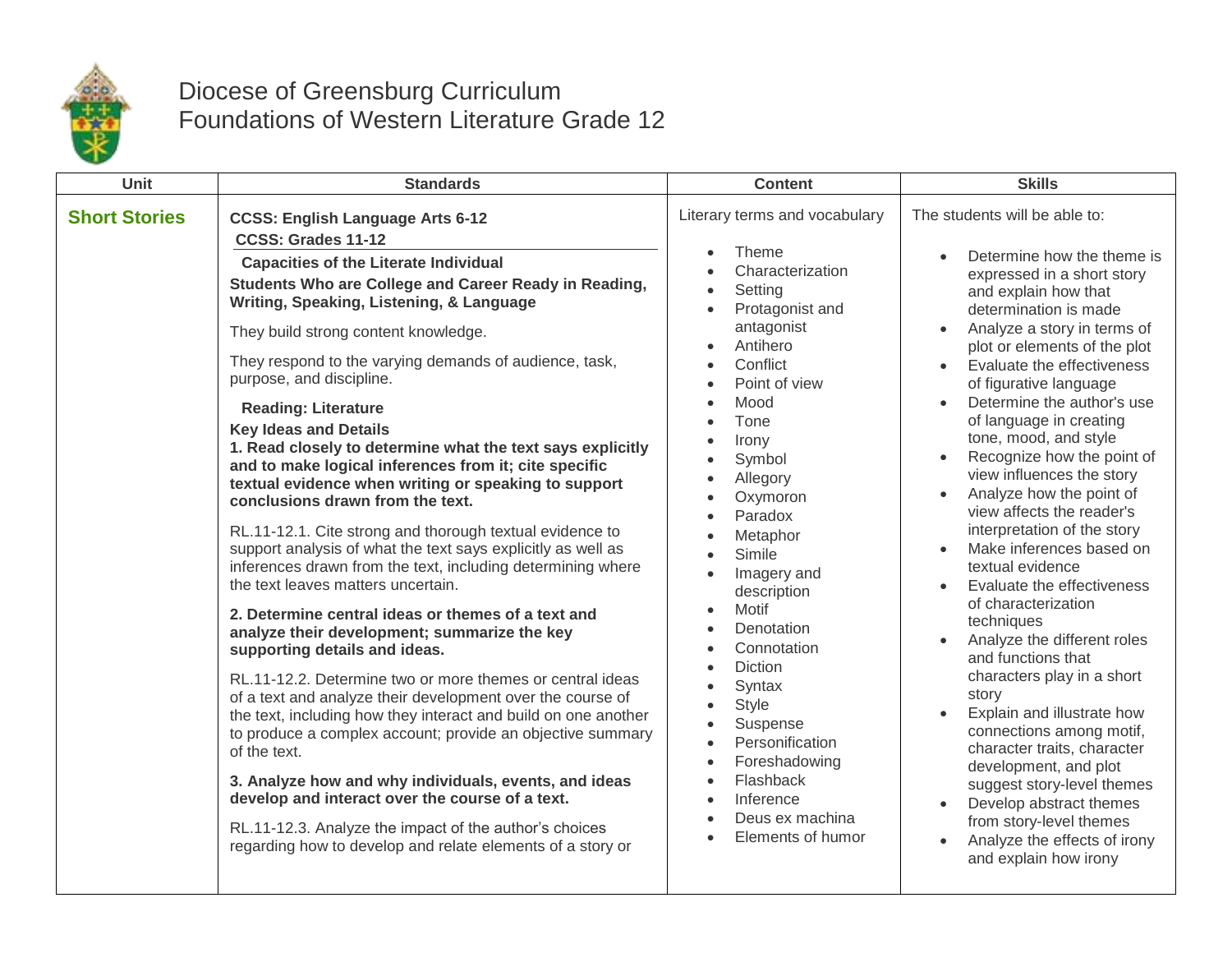| Unit | <b>Standards</b>                                                                                                                                                                                                                                                                                                                                                                                                                                                                                                                                                                                                                                                                                                                                                                                                                                                                                                                                                                                                                                                                                                                                                                                                                                                                                                                                                                                                                                                                                                                                                                                                                                                                                                                                                                                                                                                                                                                             | <b>Content</b>                                                                                                                                                                                                                                                                                                                                                                                                                                                                                                                                   | <b>Skills</b>                       |
|------|----------------------------------------------------------------------------------------------------------------------------------------------------------------------------------------------------------------------------------------------------------------------------------------------------------------------------------------------------------------------------------------------------------------------------------------------------------------------------------------------------------------------------------------------------------------------------------------------------------------------------------------------------------------------------------------------------------------------------------------------------------------------------------------------------------------------------------------------------------------------------------------------------------------------------------------------------------------------------------------------------------------------------------------------------------------------------------------------------------------------------------------------------------------------------------------------------------------------------------------------------------------------------------------------------------------------------------------------------------------------------------------------------------------------------------------------------------------------------------------------------------------------------------------------------------------------------------------------------------------------------------------------------------------------------------------------------------------------------------------------------------------------------------------------------------------------------------------------------------------------------------------------------------------------------------------------|--------------------------------------------------------------------------------------------------------------------------------------------------------------------------------------------------------------------------------------------------------------------------------------------------------------------------------------------------------------------------------------------------------------------------------------------------------------------------------------------------------------------------------------------------|-------------------------------------|
|      | drama (e.g., where a story is set, how the action is ordered,<br>how the characters are introduced and developed).<br>6. Assess how point of view or purpose shapes the<br>content and style of a text.<br>RL.11-12.6. Analyze a case in which grasping a point of view<br>requires distinguishing what is directly stated in a text from<br>what is really meant (e.g., satire, sarcasm, irony, or<br>understatement).<br>Integration of Knowledge and Ideas<br>7. Integrate and evaluate content presented in diverse<br>formats and media, including visually and quantitatively,<br>as well as in words.<br>RL.11-12.7. Analyze multiple interpretations of a story,<br>drama, or poem (e.g., recorded or live production of a play or<br>recorded novel or poetry), evaluating how each version<br>interprets the source text. (Include at least one play by<br>Shakespeare and one play by an American dramatist.)<br>9. Analyze how two or more texts address similar themes<br>or topics in order to build knowledge or to compare the<br>approaches the authors take.<br>RL.11-12.9. Demonstrate knowledge of eighteenth-,<br>nineteenth- and early-twentieth-century foundational works of<br>American literature, including how two or more texts from the<br>same period treat similar themes or topics.<br><b>Range of Reading and Level of Text Complexity</b><br>10. Read and comprehend complex literary and<br>informational texts independently and proficiently.<br>RL.11-12.10. By the end of grade 11, read and comprehend<br>literature, including stories, dramas, and poems, in the grades<br>11–CCR text complexity band proficiently, with scaffolding as<br>needed at the high end of the range.<br>RL.11-12.10. By the end of grade 12, read and comprehend<br>literature, including stories, dramas, and poems, at the high<br>end of the grades 11–CCR text complexity band<br>independently and proficiently. | Plot sequence/development<br>Triangular plot structures<br>Aristotle's unified plot<br>Freytag's pyramid<br><b>Representative Texts:</b><br>"The Birthmark"<br>$\bullet$<br>(N.Hawthorne)<br>"Bartleby the<br>Scrivener" (H.Melville)<br>Genesis: Second<br>Story of Creation<br>"Araby" (J.Joyce)<br>"A Hunger Artist"<br>(F.Kafka)<br>"The Yellow<br>Wallpaper"<br>(C.P.Gilman)<br>"The Demon Lover"<br>(E. Bowen)<br>"A Shocking Accident"<br>(G. Greene)<br>"The Train from<br>Rhodesia" (N.<br>Gordimer)<br>"The Sniper" (L.<br>O'Flaherty) | functions effectively in a<br>story |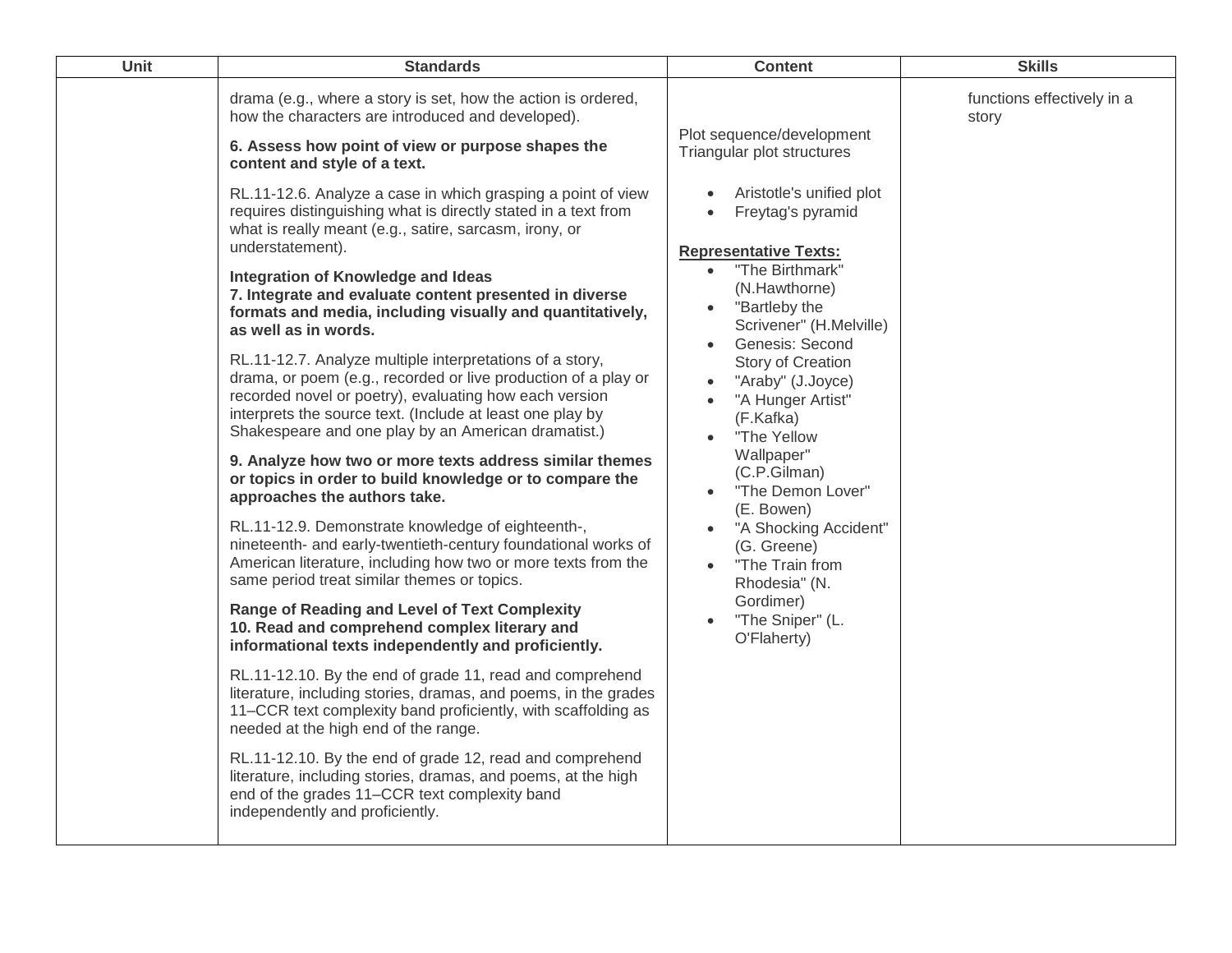| Unit          | <b>Standards</b>                                                                                                                                                                                                                                                                                                                                                                                                                                                                                                                                                                                                                                                                                                                                                                                                                                                                                                                                                                                                                                                                                                                                                                                                                                                                                                                                                          | <b>Content</b>                                                                                                                                                                                                                                                                                                                                                                                                                                                                                   | <b>Skills</b>                                                                                                                                                                                                                                                                                                                                                                                                                                                                                                                                                                                                                                                                                                                                                                                                                                                                                                                                                                                                                 |
|---------------|---------------------------------------------------------------------------------------------------------------------------------------------------------------------------------------------------------------------------------------------------------------------------------------------------------------------------------------------------------------------------------------------------------------------------------------------------------------------------------------------------------------------------------------------------------------------------------------------------------------------------------------------------------------------------------------------------------------------------------------------------------------------------------------------------------------------------------------------------------------------------------------------------------------------------------------------------------------------------------------------------------------------------------------------------------------------------------------------------------------------------------------------------------------------------------------------------------------------------------------------------------------------------------------------------------------------------------------------------------------------------|--------------------------------------------------------------------------------------------------------------------------------------------------------------------------------------------------------------------------------------------------------------------------------------------------------------------------------------------------------------------------------------------------------------------------------------------------------------------------------------------------|-------------------------------------------------------------------------------------------------------------------------------------------------------------------------------------------------------------------------------------------------------------------------------------------------------------------------------------------------------------------------------------------------------------------------------------------------------------------------------------------------------------------------------------------------------------------------------------------------------------------------------------------------------------------------------------------------------------------------------------------------------------------------------------------------------------------------------------------------------------------------------------------------------------------------------------------------------------------------------------------------------------------------------|
|               | © Copyright 2010. National Governors Association Center for<br>Best Practices and Council of Chief State School Officers. All<br>rights reserved.                                                                                                                                                                                                                                                                                                                                                                                                                                                                                                                                                                                                                                                                                                                                                                                                                                                                                                                                                                                                                                                                                                                                                                                                                         |                                                                                                                                                                                                                                                                                                                                                                                                                                                                                                  |                                                                                                                                                                                                                                                                                                                                                                                                                                                                                                                                                                                                                                                                                                                                                                                                                                                                                                                                                                                                                               |
| <b>Novels</b> | <b>CCSS: English Language Arts 6-12</b><br>CCSS: Grades 11-12<br><b>Capacities of the Literate Individual</b><br>Students Who are College and Career Ready in Reading,<br>Writing, Speaking, Listening, & Language<br>They demonstrate independence.<br>They build strong content knowledge.<br>They respond to the varying demands of audience, task,<br>purpose, and discipline.<br>They comprehend as well as critique.<br>They value evidence.<br>They use technology and digital media strategically and<br>capably.<br>They come to understand other perspectives and cultures.<br><b>Reading: Literature</b><br><b>Key Ideas and Details</b><br>1. Read closely to determine what the text says explicitly<br>and to make logical inferences from it; cite specific<br>textual evidence when writing or speaking to support<br>conclusions drawn from the text.<br>RL.11-12.1. Cite strong and thorough textual evidence to<br>support analysis of what the text says explicitly as well as<br>inferences drawn from the text, including determining where<br>the text leaves matters uncertain.<br>2. Determine central ideas or themes of a text and<br>analyze their development; summarize the key<br>supporting details and ideas.<br>RL.11-12.2. Determine two or more themes or central ideas<br>of a text and analyze their development over the course of | Literary terms and vocabulary<br>Theme<br>Characterization<br>Setting<br>Protagonist and<br>antagonist<br>Antihero<br>Conflict<br>Point of view<br>Mood<br>Tone<br>Irony<br>Symbol<br>Allegory<br>Oxymoron<br>Paradox<br>Metaphor<br>Simile<br>Imagery and<br>description<br>Motif<br>Denotation<br>Connotation<br><b>Diction</b><br>Syntax<br><b>Style</b><br>Suspense<br>Personification<br>Foreshadowing<br>Chronology<br>Gaps in Time<br>Flashback<br>Inference<br>Deus ex machina<br>Satire | The students will be able to:<br>Determine the theme of a<br>$\bullet$<br>novel and explain how that<br>determination was made<br>Analyze a novel in terms of<br>elements of the plot and<br>cultural influences<br>Evaluate the effectiveness<br>of uses of figurative<br>language<br>Determine the effectiveness<br>of an author's use of<br>language in creating tone,<br>mood, and style<br>Analyze how the point of<br>view affects the reader's<br>interpretation of the novel<br>Make inferences based on<br>textual evidence<br>Identify and explain<br>$\bullet$<br>characterization techniques<br>Analyze the different roles<br>$\bullet$<br>and functions that<br>characters play in a novel.<br>Explain and illustrate how<br>$\bullet$<br>connections among motif,<br>character traits, character<br>development, and plot<br>suggest story-level themes.<br>Develop abstract themes<br>from story-level themes<br>Analyze the effects of irony<br>and explain how irony<br>functions effectively in a<br>story |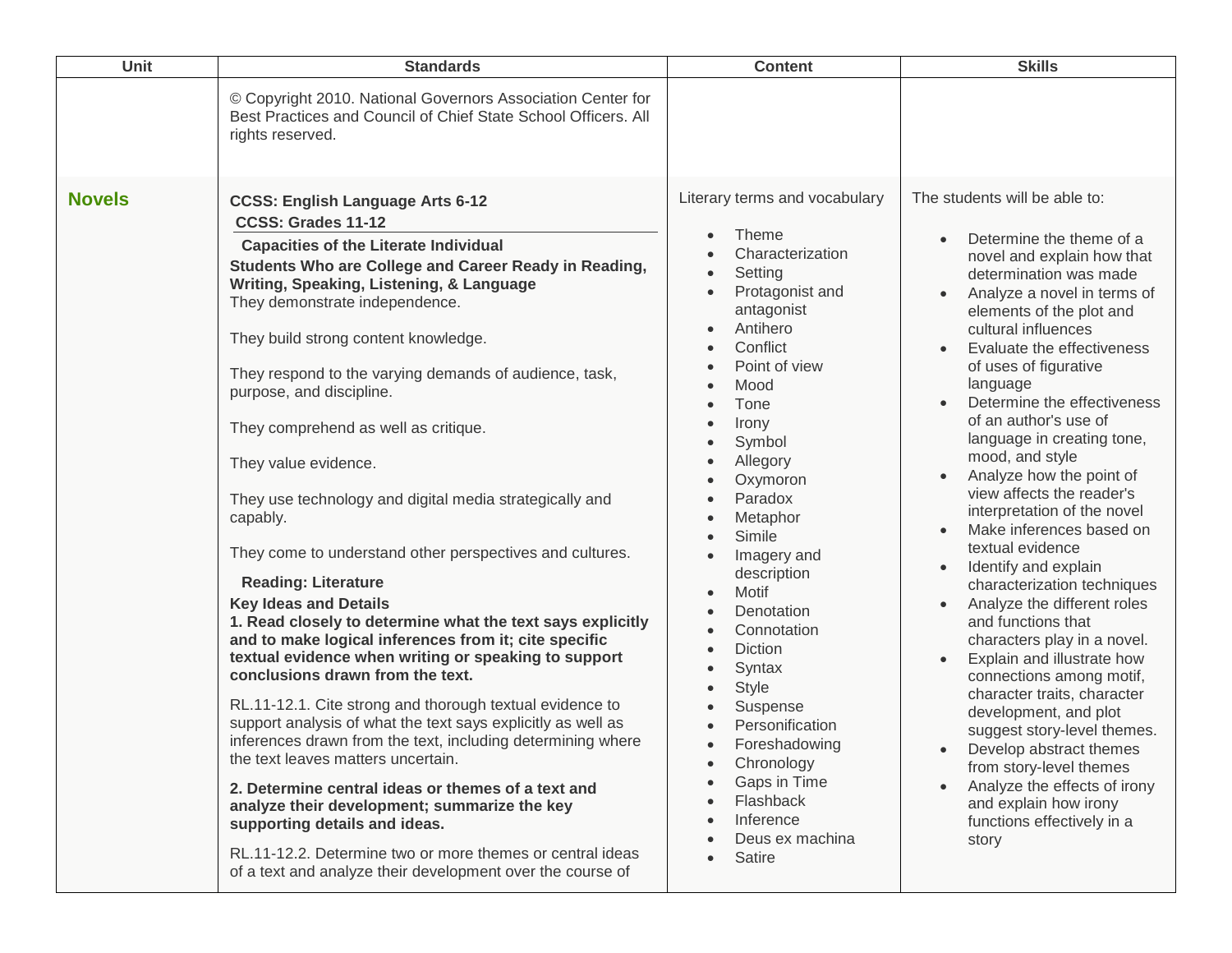| <b>Unit</b> | <b>Standards</b>                                                                                                                                                                                                                                                                                                                                                                                                                                                                                                                                                                                                                                                                                                                                                                                                                                                                                                                                                                                                                                                                                                                                                                                                                                                                                                                                                                                                                                                                                                                                                                                                                                                                                                                                                                                                                                                                                                                                                                                                                                            | <b>Content</b>                                                                                                                                                                                                                                                                                                                                                                                       | <b>Skills</b>                                                                                                                                                       |
|-------------|-------------------------------------------------------------------------------------------------------------------------------------------------------------------------------------------------------------------------------------------------------------------------------------------------------------------------------------------------------------------------------------------------------------------------------------------------------------------------------------------------------------------------------------------------------------------------------------------------------------------------------------------------------------------------------------------------------------------------------------------------------------------------------------------------------------------------------------------------------------------------------------------------------------------------------------------------------------------------------------------------------------------------------------------------------------------------------------------------------------------------------------------------------------------------------------------------------------------------------------------------------------------------------------------------------------------------------------------------------------------------------------------------------------------------------------------------------------------------------------------------------------------------------------------------------------------------------------------------------------------------------------------------------------------------------------------------------------------------------------------------------------------------------------------------------------------------------------------------------------------------------------------------------------------------------------------------------------------------------------------------------------------------------------------------------------|------------------------------------------------------------------------------------------------------------------------------------------------------------------------------------------------------------------------------------------------------------------------------------------------------------------------------------------------------------------------------------------------------|---------------------------------------------------------------------------------------------------------------------------------------------------------------------|
|             | the text, including how they interact and build on one another<br>to produce a complex account; provide an objective summary<br>of the text.<br>3. Analyze how and why individuals, events, and ideas<br>develop and interact over the course of a text.<br>RL.11-12.3. Analyze the impact of the author's choices<br>regarding how to develop and relate elements of a story or<br>drama (e.g., where a story is set, how the action is ordered,<br>how the characters are introduced and developed).<br><b>Craft and Structure</b><br>4. Interpret words and phrases as they are used in a text,<br>including determining technical, connotative, and<br>figurative meanings, and analyze how specific word<br>choices shape meaning or tone.<br>RL.11-12.4. Determine the meaning of words and phrases as<br>they are used in the text, including figurative and connotative<br>meanings; analyze the impact of specific word choices on<br>meaning and tone, including words with multiple meanings or<br>language that is particularly fresh, engaging, or beautiful.<br>(Include Shakespeare as well as other authors.)<br>5. Analyze the structure of texts, including how specific<br>sentences, paragraphs, and larger portions of the text<br>(e.g., a section, chapter, scene, or stanza) relate to each<br>other and the whole.<br>RL.11-12.5. Analyze how an author's choices concerning how<br>to structure specific parts of a text (e.g., the choice of where<br>to begin or end a story, the choice to provide a comedic or<br>tragic resolution) contribute to its overall structure and<br>meaning as well as its aesthetic impact.<br>6. Assess how point of view or purpose shapes the<br>content and style of a text.<br>RL.11-12.6. Analyze a case in which grasping a point of view<br>requires distinguishing what is directly stated in a text from<br>what is really meant (e.g., satire, sarcasm, irony, or<br>understatement).<br>Integration of Knowledge and Ideas<br>7. Integrate and evaluate content presented in diverse | Plot sequence/development<br>Frame<br>Triangular plot structures<br>Aristotle's unified plot<br>$\bullet$<br>Freytag's pyramid<br>$\bullet$<br><b>Representative Works:</b><br>Hound of the<br>$\bullet$<br><b>Baskervilles</b><br><b>Heart of Darkness</b><br>$\bullet$<br>Frankenstein<br>$\bullet$<br><b>Gulliver's Travels</b><br>$\bullet$<br>The Strange Case of<br>Dr. Jekyll and Mr.<br>Hyde | Evaluate the effects of non-<br>linear time sequence<br>Identify and explain the<br>elements of satire<br>Evaluate the use of satire in<br>the development of theme |
|             |                                                                                                                                                                                                                                                                                                                                                                                                                                                                                                                                                                                                                                                                                                                                                                                                                                                                                                                                                                                                                                                                                                                                                                                                                                                                                                                                                                                                                                                                                                                                                                                                                                                                                                                                                                                                                                                                                                                                                                                                                                                             |                                                                                                                                                                                                                                                                                                                                                                                                      |                                                                                                                                                                     |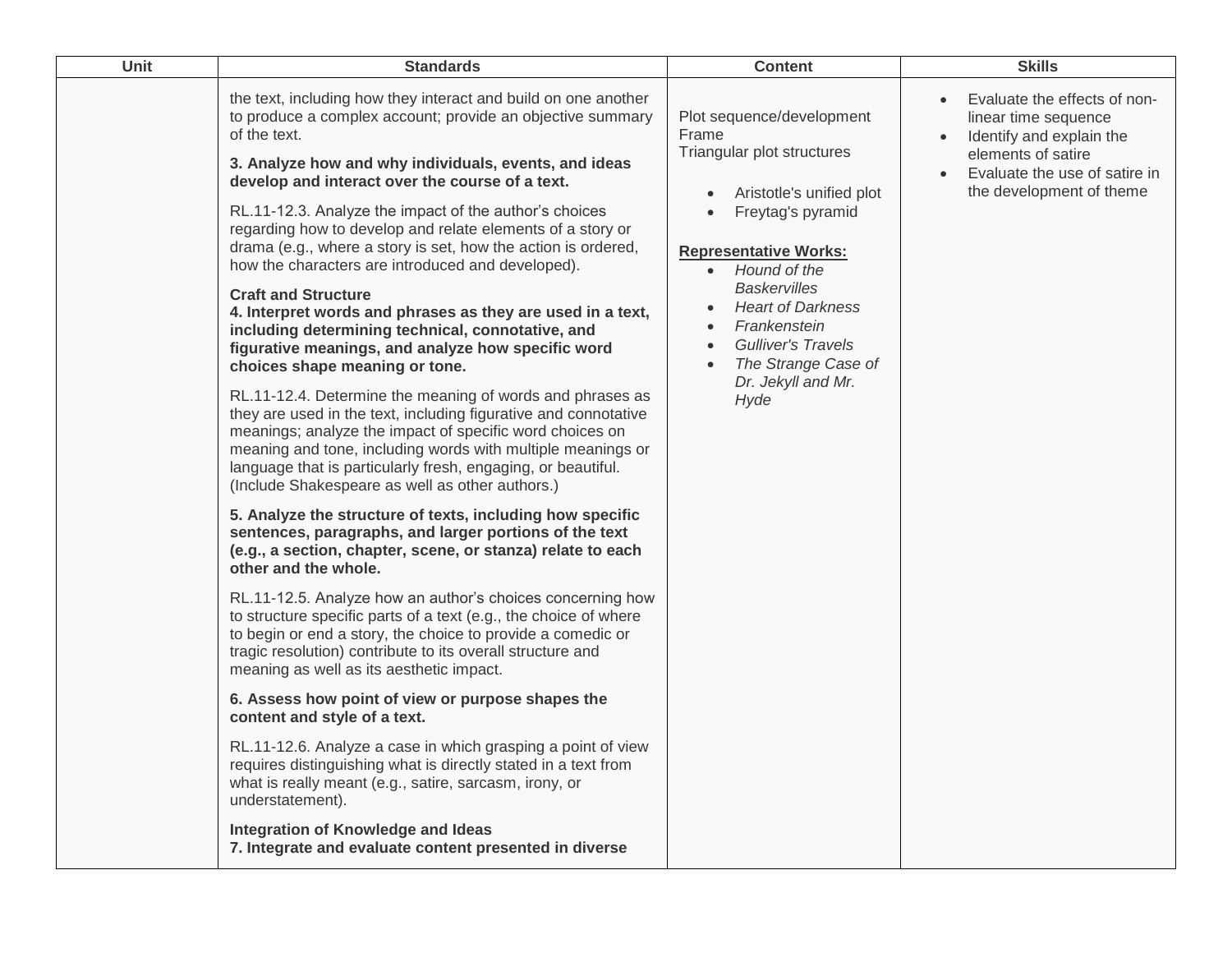| Unit | <b>Standards</b>                                                                                                                                                                                                                                                                                                                                                                                                                          | <b>Content</b> | <b>Skills</b> |
|------|-------------------------------------------------------------------------------------------------------------------------------------------------------------------------------------------------------------------------------------------------------------------------------------------------------------------------------------------------------------------------------------------------------------------------------------------|----------------|---------------|
|      | formats and media, including visually and quantitatively,<br>as well as in words.                                                                                                                                                                                                                                                                                                                                                         |                |               |
|      | RL.11-12.7. Analyze multiple interpretations of a story,<br>drama, or poem (e.g., recorded or live production of a play or<br>recorded novel or poetry), evaluating how each version<br>interprets the source text. (Include at least one play by<br>Shakespeare and one play by an American dramatist.)                                                                                                                                  |                |               |
|      | Writing<br><b>Text Types and Purposes</b><br>1. Write arguments to support claims in an analysis of<br>substantive topics or texts, using valid reasoning and<br>relevant and sufficient evidence.                                                                                                                                                                                                                                        |                |               |
|      | W.11-12.1. Write arguments to support claims in an analysis<br>of substantive topics or texts, using valid reasoning and<br>relevant and sufficient evidence.                                                                                                                                                                                                                                                                             |                |               |
|      | <b>Research to Build and Present Knowledge</b><br>7. Conduct short as well as more sustained research<br>projects based on focused questions, demonstrating<br>understanding of the subject under investigation.                                                                                                                                                                                                                          |                |               |
|      | W.11-12.7. Conduct short as well as more sustained research<br>projects to answer a question (including a self-generated<br>question) or solve a problem; narrow or broaden the inquiry<br>when appropriate; synthesize multiple sources on the subject,<br>demonstrating understanding of the subject under<br>investigation.                                                                                                            |                |               |
|      | 8. Gather relevant information from multiple print and<br>digital sources, assess the credibility and accuracy of<br>each source, and integrate the information while<br>avoiding plagiarism.                                                                                                                                                                                                                                             |                |               |
|      | W.11-12.8. Gather relevant information from multiple<br>authoritative print and digital sources, using advanced<br>searches effectively; assess the strengths and limitations of<br>each source in terms of the task, purpose, and audience;<br>integrate information into the text selectively to maintain the<br>flow of ideas, avoiding plagiarism and overreliance on any<br>one source and following a standard format for citation. |                |               |
|      | 9. Draw evidence from literary or informational texts to<br>support analysis, reflection, and research.                                                                                                                                                                                                                                                                                                                                   |                |               |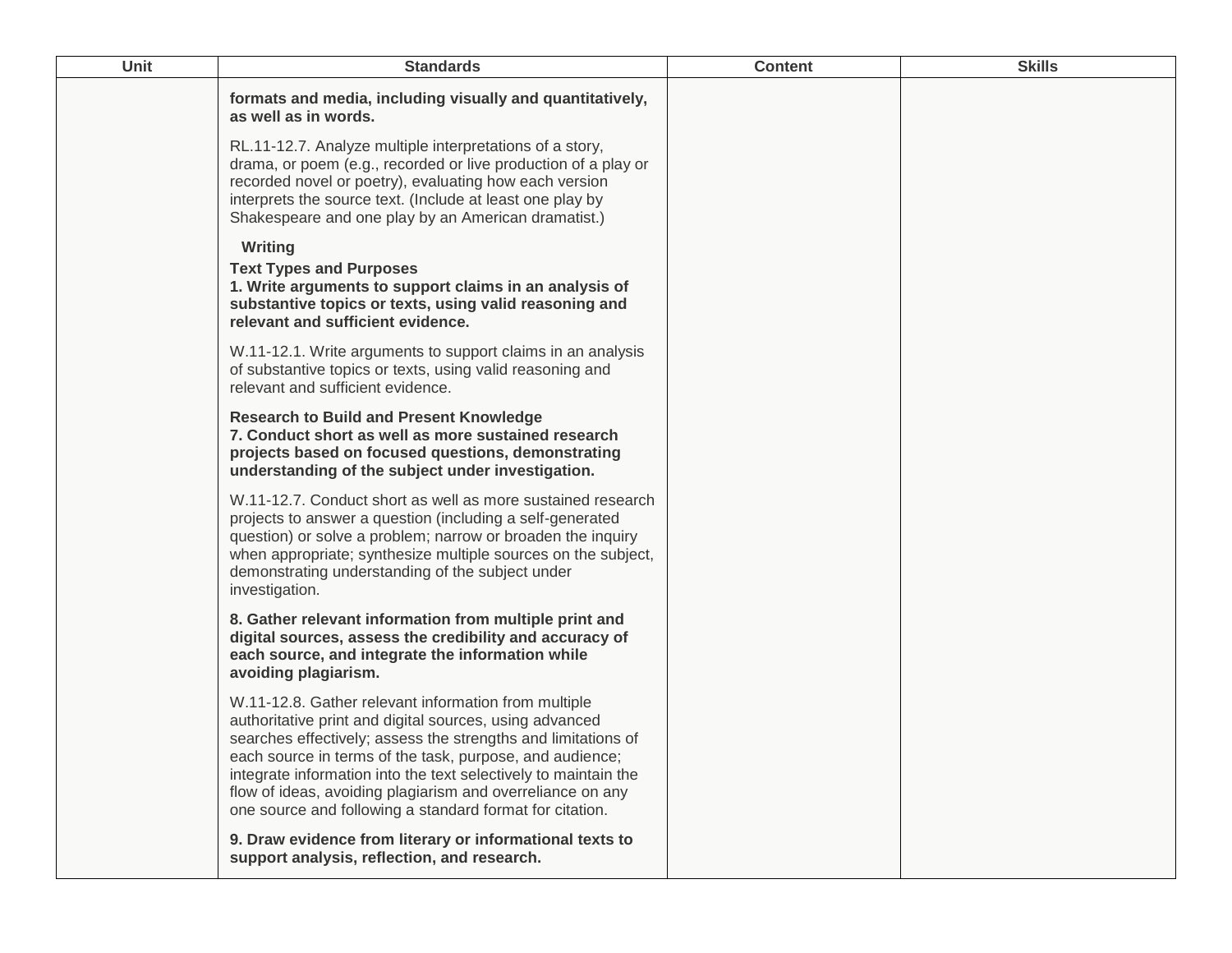| Unit | <b>Standards</b>                                                                                                                                                                                                                                                                                                                                                          | <b>Content</b> | <b>Skills</b> |
|------|---------------------------------------------------------------------------------------------------------------------------------------------------------------------------------------------------------------------------------------------------------------------------------------------------------------------------------------------------------------------------|----------------|---------------|
|      | W.11-12.9. Draw evidence form literary or informational texts<br>to support analysis, reflection, and research.<br><b>Speaking &amp; Listening</b><br><b>Comprehension and Collaboration</b><br>1. Prepare for and participate effectively in a range of<br>conversations and collaborations with diverse partners,<br>building on others' ideas and expressing their own |                |               |
|      | clearly and persuasively.                                                                                                                                                                                                                                                                                                                                                 |                |               |
|      | SL.11-12.1. Initiate and participate effectively in a range of<br>collaborative discussions (one-on-one, in groups, and<br>teacher-led) with diverse partners on grades 11-12 topics,<br>texts, and issues, building on others' ideas and expressing<br>their own clearly and persuasively.                                                                               |                |               |
|      | SL.11-12.1a. Come to discussions prepared, having read and<br>researched material under study; explicitly draw on that<br>preparation by referring to evidence from texts and other<br>research on the topic or issue to stimulate a thoughtful, well-<br>reasoned exchange of ideas.                                                                                     |                |               |
|      | SL.11-12.1b. Work with peers to promote civil, democratic<br>discussions and decision-making, set clear goals and<br>deadlines, and establish individual roles as needed.                                                                                                                                                                                                 |                |               |
|      | SL.11-12.1c. Propel conversations by posing and responding<br>to questions that probe reasoning and evidence; ensure a<br>hearing for a full range of positions on a topic or issue; clarify,<br>verify, or challenge ideas and conclusions; and promote<br>divergent and creative perspectives.                                                                          |                |               |
|      | SL.11-12.1d. Respond thoughtfully to diverse perspectives;<br>synthesize comments, claims, and evidence made on all<br>sides of an issue; resolve contradictions when possible; and<br>determine what additional information or research is required<br>to deepen the investigation or complete the task.                                                                 |                |               |
|      | 2. Integrate and evaluate information presented in<br>diverse media and formats, including visually,<br>quantitatively, and orally.                                                                                                                                                                                                                                       |                |               |
|      | SL.11-12.2. Integrate multiple sources of information<br>presented in diverse formats and media (e.g., visually,<br>quantitatively, orally) in order to make informed decisions and                                                                                                                                                                                       |                |               |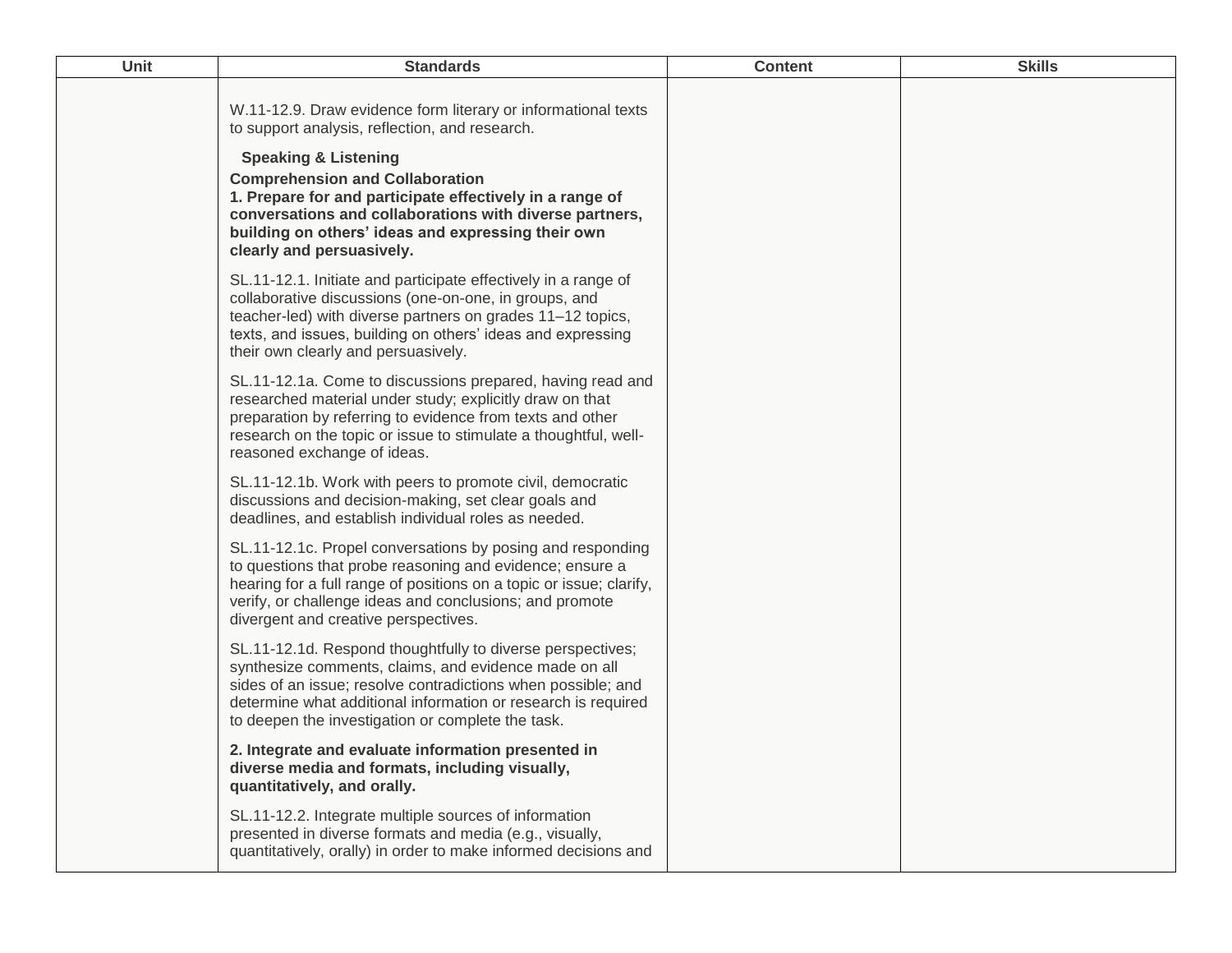| <b>Unit</b> | <b>Standards</b>                                                                                                                                                                                                                                                                                                                                                                 | <b>Content</b> | <b>Skills</b> |
|-------------|----------------------------------------------------------------------------------------------------------------------------------------------------------------------------------------------------------------------------------------------------------------------------------------------------------------------------------------------------------------------------------|----------------|---------------|
|             | solve problems, evaluating the credibility and accuracy of<br>each source and noting any discrepancies among the data.                                                                                                                                                                                                                                                           |                |               |
|             | 3. Evaluate a speaker's point of view, reasoning, and use<br>of evidence and rhetoric.                                                                                                                                                                                                                                                                                           |                |               |
|             | SL.11-12.3. Evaluate a speaker's point of view, reasoning,<br>and use of evidence and rhetoric, assessing the stance,<br>premises, links among ideas, word choice, points of<br>emphasis, and tone used.                                                                                                                                                                         |                |               |
|             | <b>Presentation of Knowledge and Ideas</b><br>4. Present information, findings, and supporting<br>evidence such that listeners can follow the line of<br>reasoning and the organization, development, and style<br>are appropriate to task, purpose, and audience.                                                                                                               |                |               |
|             | SL.11-12.4. Present information, findings, and supporting<br>evidence, conveying a clear and distinct perspective, such<br>that listeners can follow the line of reasoning, alternative or<br>opposing perspectives are addressed, and the organization,<br>development, substance, and style are appropriate to<br>purpose, audience, and a range or formal and informal tasks. |                |               |
|             | 5. Make strategic use of digital media and visual displays<br>of data to express information and enhance<br>understanding of presentations.                                                                                                                                                                                                                                      |                |               |
|             | SL.11-12.5. Make strategic use of digital media (e.g., textual,<br>graphical, audio, visual, and interactive elements) in<br>presentations to enhance understanding of findings,<br>reasoning, and evidence and to add interest.                                                                                                                                                 |                |               |
|             | 6. Adapt speech to a variety of contexts and<br>communicative tasks, demonstrating command of formal<br>English when indicated or appropriate.                                                                                                                                                                                                                                   |                |               |
|             | SL.11-12.6. Adapt speech to a variety of contexts and tasks,<br>demonstrating a command of formal English when indicated<br>or appropriate.                                                                                                                                                                                                                                      |                |               |
|             | © Copyright 2010. National Governors Association Center for<br>Best Practices and Council of Chief State School Officers. All<br>rights reserved.                                                                                                                                                                                                                                |                |               |
|             |                                                                                                                                                                                                                                                                                                                                                                                  |                |               |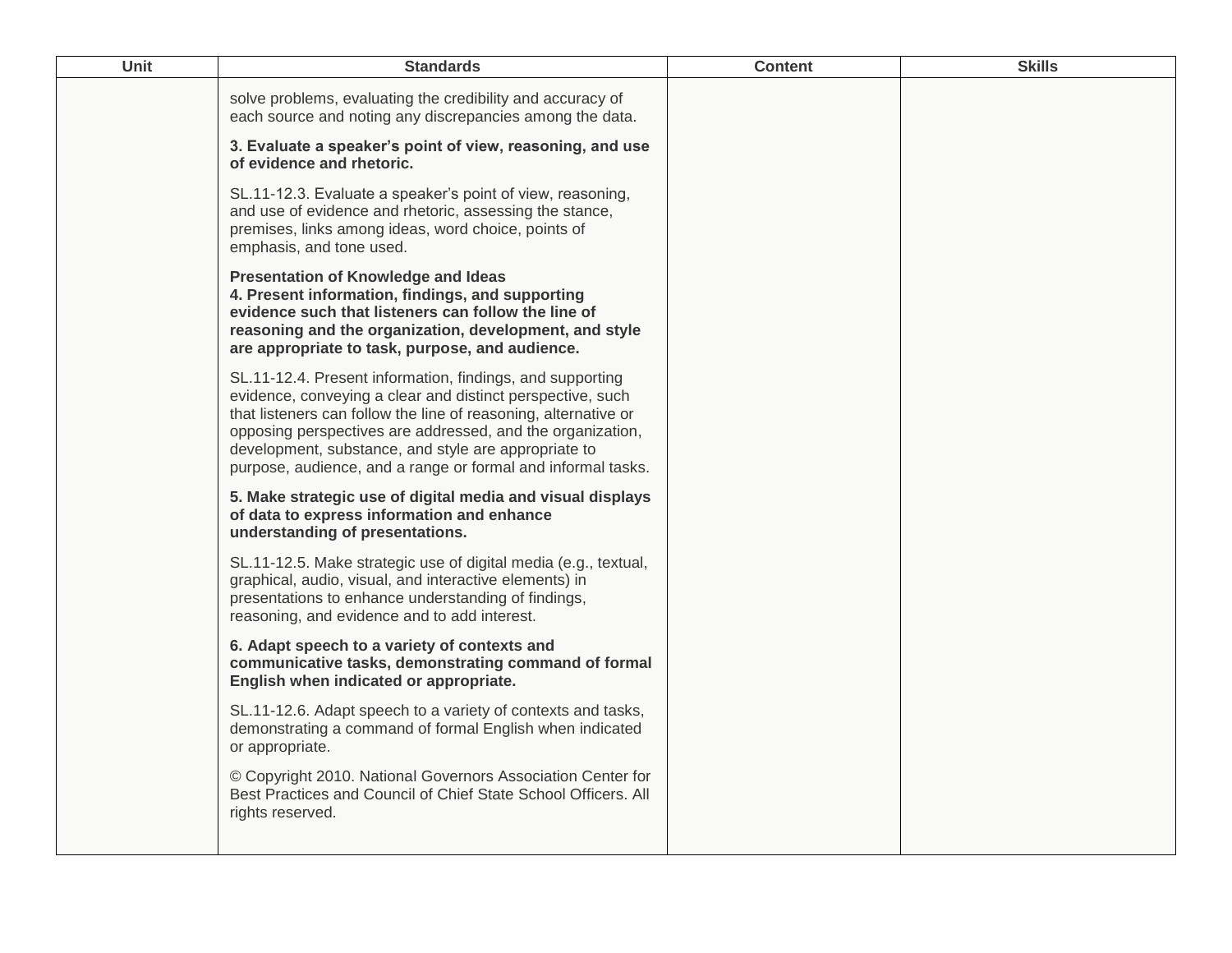| Unit         | <b>Standards</b>                                                                                                                                                                                                                                                                                                                                                                                                                                                                                                                                                                                                                                                                                                                                                                                                                                                                                                                                                                                                                             | <b>Content</b>                                                                                                                                                                                                                                                                                                                                                                                                                                                                                   | <b>Skills</b>                                                                                                                                                                                                                                                                                                                                                                                                                                                                                                                                                                                                      |
|--------------|----------------------------------------------------------------------------------------------------------------------------------------------------------------------------------------------------------------------------------------------------------------------------------------------------------------------------------------------------------------------------------------------------------------------------------------------------------------------------------------------------------------------------------------------------------------------------------------------------------------------------------------------------------------------------------------------------------------------------------------------------------------------------------------------------------------------------------------------------------------------------------------------------------------------------------------------------------------------------------------------------------------------------------------------|--------------------------------------------------------------------------------------------------------------------------------------------------------------------------------------------------------------------------------------------------------------------------------------------------------------------------------------------------------------------------------------------------------------------------------------------------------------------------------------------------|--------------------------------------------------------------------------------------------------------------------------------------------------------------------------------------------------------------------------------------------------------------------------------------------------------------------------------------------------------------------------------------------------------------------------------------------------------------------------------------------------------------------------------------------------------------------------------------------------------------------|
| <b>Drama</b> | <b>CCSS: English Language Arts 6-12</b><br>CCSS: Grades 11-12<br><b>Capacities of the Literate Individual</b><br>Students Who are College and Career Ready in Reading,<br>Writing, Speaking, Listening, & Language<br>They demonstrate independence.<br>They build strong content knowledge.<br>They respond to the varying demands of audience, task,<br>purpose, and discipline.<br>They comprehend as well as critique.<br>They value evidence.<br>They use technology and digital media strategically and<br>capably.<br>They come to understand other perspectives and cultures.                                                                                                                                                                                                                                                                                                                                                                                                                                                        | Literary terms and vocabulary<br>Theme<br>$\bullet$<br>Characterization<br>$\bullet$<br>Setting<br>$\bullet$<br>Protagonist and<br>$\bullet$<br>antagonist<br>Antihero<br>$\bullet$<br>Conflict<br>$\bullet$<br>Point of view<br>$\bullet$<br>Mood<br>$\bullet$<br>Tone<br>$\bullet$<br>Irony<br>$\bullet$<br>Symbol<br>$\bullet$<br>Allegory<br>$\bullet$<br>Oxymoron<br>$\bullet$<br>Paradox<br>Metaphor<br>$\bullet$<br>Simile<br>$\bullet$<br>Imagery and<br>$\bullet$<br>description        | The students will be able to:<br>Determine how the theme<br>of a drama is expressed<br>Analyze a drama in terms of<br>plot or elements of the plot<br>Critique various uses of<br>literal and figurative<br>language<br>Suggest why playwrights<br>employ both poetry and<br>prose in Elizabethan drama<br>Determine the author's use<br>of dialogue and stage<br>direction in creating tone,<br>mood, and style<br>Make inferences based on<br>textual evidence<br>Evaluate the effectiveness                                                                                                                     |
|              | <b>Reading: Literature</b><br><b>Key Ideas and Details</b><br>1. Read closely to determine what the text says explicitly<br>and to make logical inferences from it; cite specific<br>textual evidence when writing or speaking to support<br>conclusions drawn from the text.<br>RL.11-12.1. Cite strong and thorough textual evidence to<br>support analysis of what the text says explicitly as well as<br>inferences drawn from the text, including determining where<br>the text leaves matters uncertain.<br>2. Determine central ideas or themes of a text and<br>analyze their development; summarize the key<br>supporting details and ideas.<br>RL.11-12.2. Determine two or more themes or central ideas<br>of a text and analyze their development over the course of<br>the text, including how they interact and build on one another<br>to produce a complex account; provide an objective summary<br>of the text.<br>3. Analyze how and why individuals, events, and ideas<br>develop and interact over the course of a text. | Motif<br>$\bullet$<br>Denotation<br>$\bullet$<br>Connotation<br>$\bullet$<br>Diction<br>$\bullet$<br>Syntax<br>$\bullet$<br><b>Style</b><br>$\bullet$<br>Personification<br>$\bullet$<br>Foreshadowing<br>$\bullet$<br>Flashback<br>$\bullet$<br>Inference<br>$\bullet$<br>Meter<br>$\bullet$<br>Prose<br>$\bullet$<br>Monologue<br>$\bullet$<br>Soliloquy<br>Aside<br>Dialogue<br>$\bullet$<br>Stage direction<br>Elements of<br>Elizabethan tragedy<br>and comedy<br>Elizabethan<br>stagecraft | of characterization<br>techniques<br>Analyze a playwright's use<br>of the fourth wall<br>Analyze the different roles<br>and functions that<br>characters play in a drama<br>Evaluate the effects of<br>dialogue on conflict and plot<br>development<br>Explain and illustrate how<br>connections among motif,<br>character traits, character<br>development, and plot<br>suggest story-level themes<br>Develop abstract themes<br>from story-level themes<br>Analyze the effects of irony<br>and explain how irony<br>functions effectively in<br>drama<br>Evaluate the influence of<br>classical Greek tragedy on |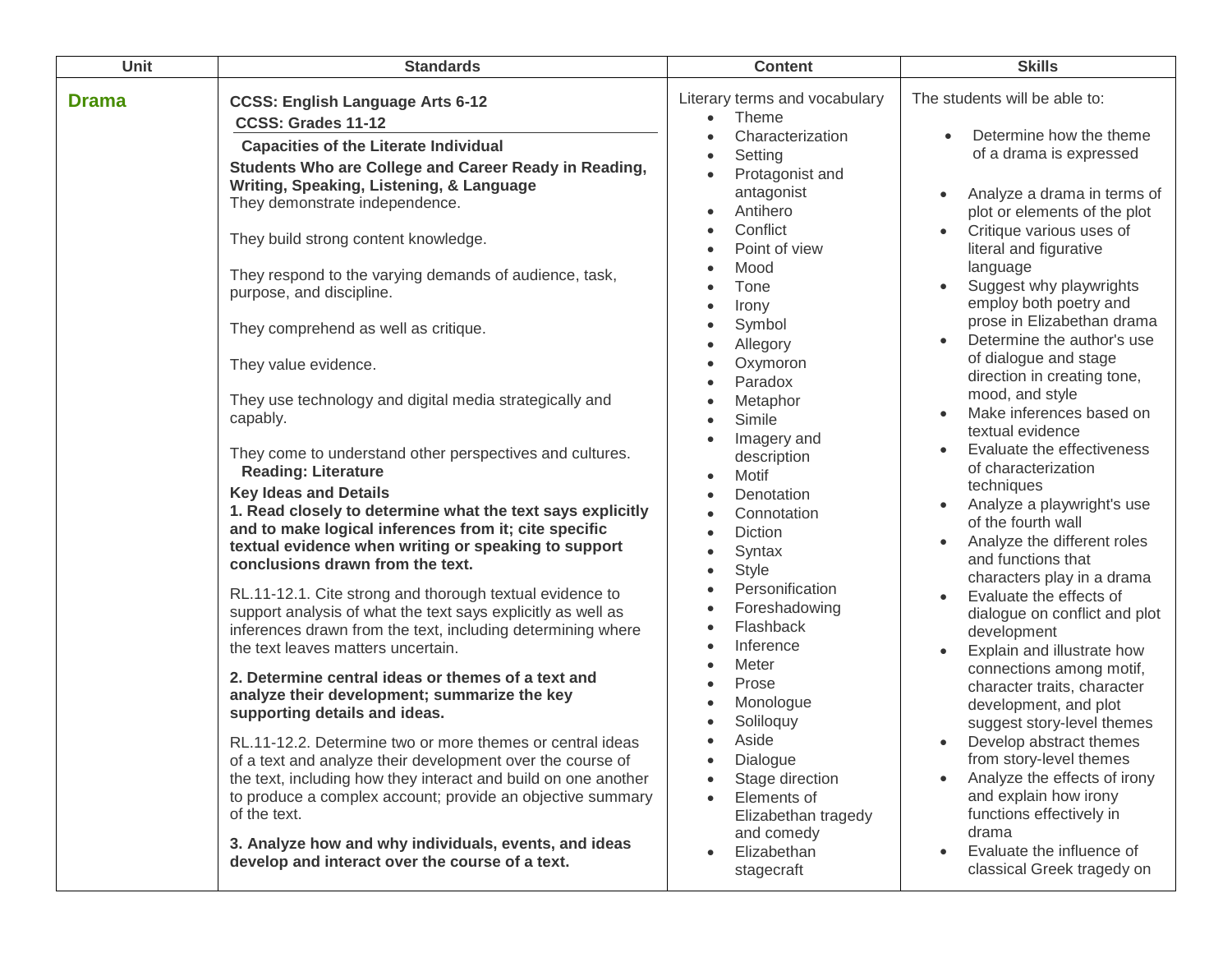| Unit | <b>Standards</b>                                                                                                                                                                                                                                                                                                                                                                                                                                                                    | <b>Content</b>                                                                                                                                                     | <b>Skills</b>                                                                                                                               |
|------|-------------------------------------------------------------------------------------------------------------------------------------------------------------------------------------------------------------------------------------------------------------------------------------------------------------------------------------------------------------------------------------------------------------------------------------------------------------------------------------|--------------------------------------------------------------------------------------------------------------------------------------------------------------------|---------------------------------------------------------------------------------------------------------------------------------------------|
|      | RL.11-12.3. Analyze the impact of the author's choices<br>regarding how to develop and relate elements of a story or<br>drama (e.g., where a story is set, how the action is ordered,<br>how the characters are introduced and developed).<br><b>Craft and Structure</b><br>4. Interpret words and phrases as they are used in a text,<br>including determining technical, connotative, and<br>figurative meanings, and analyze how specific word<br>choices shape meaning or tone. | Plot sequence/development<br>Triangular plot structures<br>Aristotle's unified plot<br>Freytag's pyramid<br><b>Representative Works:</b><br>Macbeth<br>Oedipus Rex | tragedy of the Elizabethan<br>Age<br>Examine the role of the<br>Chorus in Greek drama and<br>the use of choral characters<br>in Shakespeare |
|      | RL.11-12.4. Determine the meaning of words and phrases as<br>they are used in the text, including figurative and connotative<br>meanings; analyze the impact of specific word choices on<br>meaning and tone, including words with multiple meanings or<br>language that is particularly fresh, engaging, or beautiful.<br>(Include Shakespeare as well as other authors.)                                                                                                          |                                                                                                                                                                    |                                                                                                                                             |
|      | 5. Analyze the structure of texts, including how specific<br>sentences, paragraphs, and larger portions of the text<br>(e.g., a section, chapter, scene, or stanza) relate to each<br>other and the whole.                                                                                                                                                                                                                                                                          |                                                                                                                                                                    |                                                                                                                                             |
|      | RL.11-12.5. Analyze how an author's choices concerning how<br>to structure specific parts of a text (e.g., the choice of where<br>to begin or end a story, the choice to provide a comedic or<br>tragic resolution) contribute to its overall structure and<br>meaning as well as its aesthetic impact.                                                                                                                                                                             |                                                                                                                                                                    |                                                                                                                                             |
|      | 6. Assess how point of view or purpose shapes the<br>content and style of a text.                                                                                                                                                                                                                                                                                                                                                                                                   |                                                                                                                                                                    |                                                                                                                                             |
|      | RL.11-12.6. Analyze a case in which grasping a point of view<br>requires distinguishing what is directly stated in a text from<br>what is really meant (e.g., satire, sarcasm, irony, or<br>understatement).                                                                                                                                                                                                                                                                        |                                                                                                                                                                    |                                                                                                                                             |
|      | Integration of Knowledge and Ideas<br>7. Integrate and evaluate content presented in diverse<br>formats and media, including visually and quantitatively,<br>as well as in words.                                                                                                                                                                                                                                                                                                   |                                                                                                                                                                    |                                                                                                                                             |
|      | RL.11-12.7. Analyze multiple interpretations of a story,<br>drama, or poem (e.g., recorded or live production of a play or<br>recorded novel or poetry), evaluating how each version                                                                                                                                                                                                                                                                                                |                                                                                                                                                                    |                                                                                                                                             |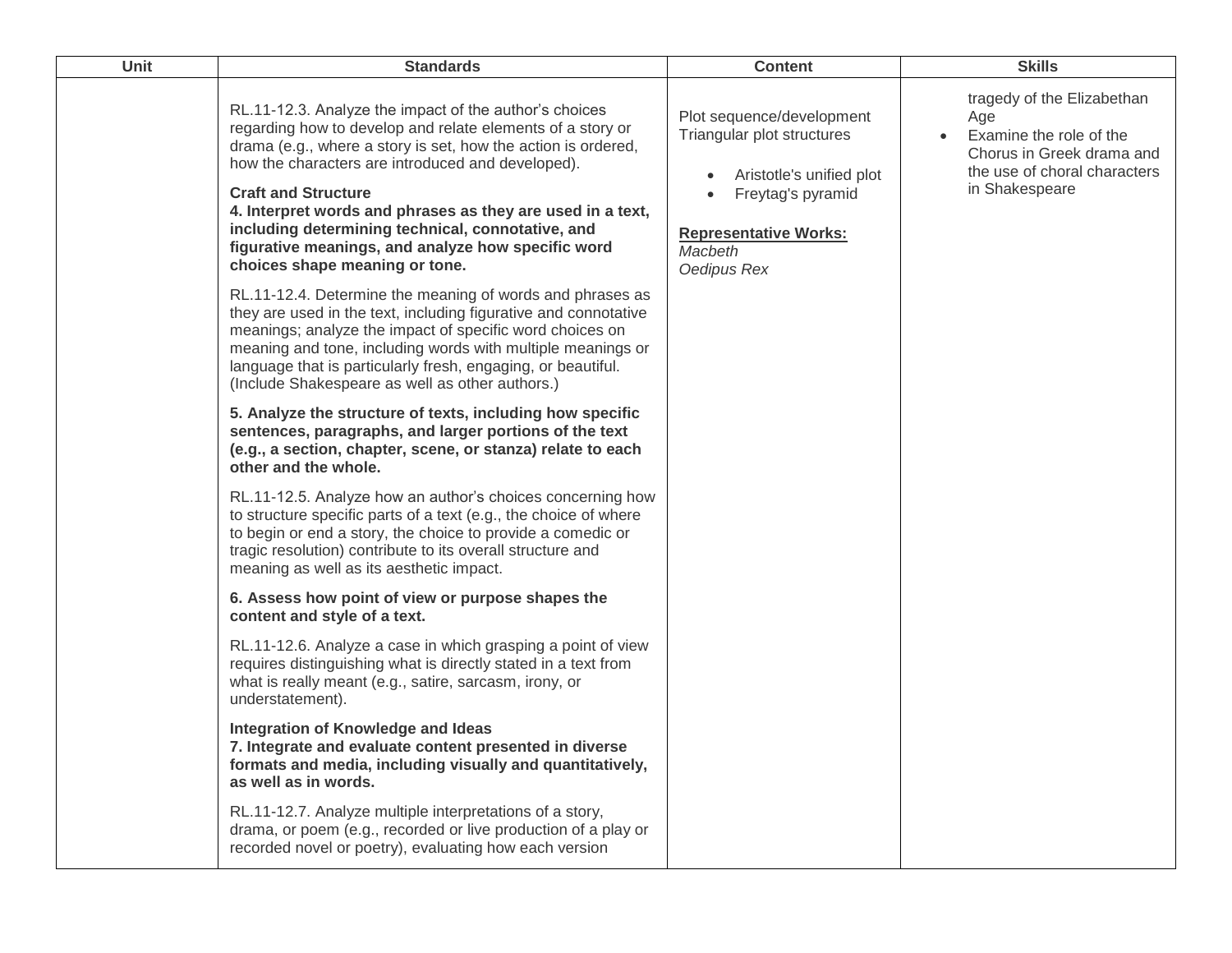| <b>Unit</b> | <b>Standards</b>                                                                                                                                                                                                                                                                             | <b>Content</b> | <b>Skills</b> |
|-------------|----------------------------------------------------------------------------------------------------------------------------------------------------------------------------------------------------------------------------------------------------------------------------------------------|----------------|---------------|
|             | interprets the source text. (Include at least one play by<br>Shakespeare and one play by an American dramatist.)                                                                                                                                                                             |                |               |
|             | 9. Analyze how two or more texts address similar themes<br>or topics in order to build knowledge or to compare the<br>approaches the authors take.                                                                                                                                           |                |               |
|             | RL.11-12.9. Demonstrate knowledge of eighteenth-,<br>nineteenth- and early-twentieth-century foundational works of<br>American literature, including how two or more texts from the<br>same period treat similar themes or topics.                                                           |                |               |
|             | <b>Range of Reading and Level of Text Complexity</b><br>10. Read and comprehend complex literary and<br>informational texts independently and proficiently.                                                                                                                                  |                |               |
|             | RL.11-12.10. By the end of grade 12, read and comprehend<br>literature, including stories, dramas, and poems, at the high<br>end of the grades 11–CCR text complexity band<br>independently and proficiently.                                                                                |                |               |
|             | Writing<br><b>Text Types and Purposes</b><br>1. Write arguments to support claims in an analysis of<br>substantive topics or texts, using valid reasoning and<br>relevant and sufficient evidence.                                                                                           |                |               |
|             | W.11-12.1. Write arguments to support claims in an analysis<br>of substantive topics or texts, using valid reasoning and<br>relevant and sufficient evidence.                                                                                                                                |                |               |
|             | W.11-12.1a. Introduce precise, knowledgeable claim(s),<br>establish the significance of the claim(s), distinguish the<br>claim(s) from alternate or opposing claims, and create an<br>organization that logically sequences claim(s), counterclaims,<br>reasons, and evidence.               |                |               |
|             | W.11-12.1b. Develop claim(s) and counterclaims fairly and<br>thoroughly, supplying the most relevant evidence for each<br>while pointing out the strengths and limitations of both in a<br>manner that anticipates the audience's knowledge level,<br>concerns, values, and possible biases. |                |               |
|             | W.11-12.1c. Use words, phrases, and clauses as well as<br>varied syntax to link the major sections of the text, create<br>cohesion, and clarify the relationships between claim(s) and                                                                                                       |                |               |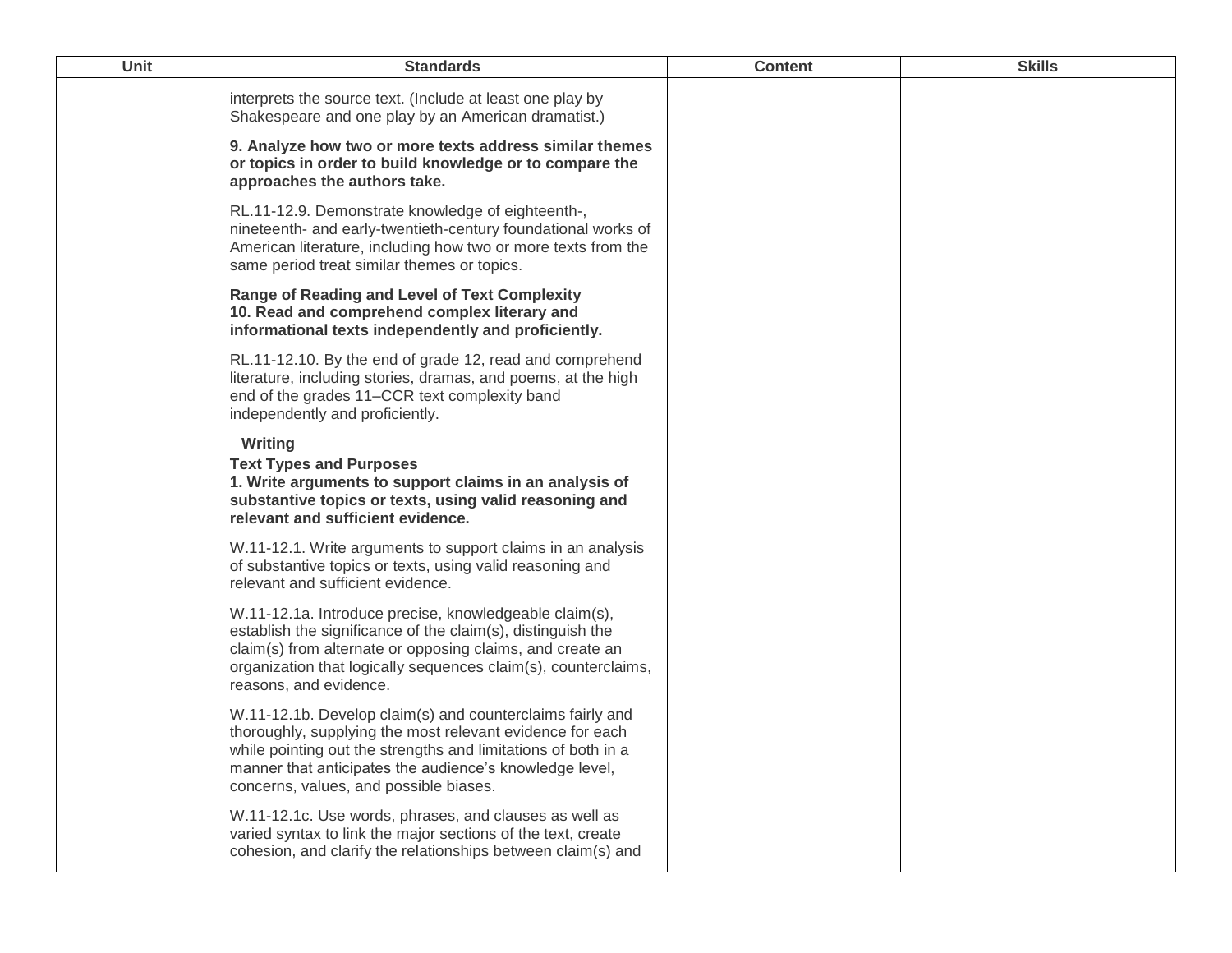| Unit | <b>Standards</b>                                                                                                                                                                                                                                                                                             | <b>Content</b> | <b>Skills</b> |
|------|--------------------------------------------------------------------------------------------------------------------------------------------------------------------------------------------------------------------------------------------------------------------------------------------------------------|----------------|---------------|
|      | reasons, between reasons and evidence, and between<br>claim(s) and counterclaims.                                                                                                                                                                                                                            |                |               |
|      | W.11-12.1d. Establish and maintain a formal style and<br>objective tone while attending to the norms and conventions<br>of the discipline in which they are writing.                                                                                                                                         |                |               |
|      | W.11-12.1e. Provide a concluding statement or section that<br>follows from and supports the argument presented.                                                                                                                                                                                              |                |               |
|      | 2. Write informative/explanatory texts to examine and<br>convey complex ideas and information clearly and<br>accurately through the effective selection, organization,<br>and analysis of content.                                                                                                           |                |               |
|      | W.11-12.2a. Introduce a topic; organize complex ideas,<br>concepts, and information so that each new element builds<br>on that which precedes it to create a unified whole; include<br>formatting (e.g., headings), graphics (e.g., figures, tables),<br>and multimedia when useful to aiding comprehension. |                |               |
|      | W.11-12.2b. Develop the topic thoroughly by selecting the<br>most significant and relevant facts, extended definitions,<br>concrete details, quotations, or other information and<br>examples appropriate to the audience's knowledge of the<br>topic.                                                       |                |               |
|      | W.11-12.2c. Use appropriate and varied transitions and<br>syntax to link the major sections of the text, create cohesion,<br>and clarify the relationships among complex ideas and<br>concepts.                                                                                                              |                |               |
|      | W.11-12.2d. Use precise language, domain-specific<br>vocabulary, and techniques such as metaphor, simile, and<br>analogy to manage the complexity of the topic.                                                                                                                                              |                |               |
|      | W.11-12.2e. Establish and maintain a formal style and<br>objective tone while attending to the norms and conventions<br>of the discipline in which they are writing.                                                                                                                                         |                |               |
|      | W.11-12.2f. Provide a concluding statement or section that<br>follows from and supports the information or explanation<br>presented (e.g., articulating implications or the significance of<br>the topic).                                                                                                   |                |               |
|      | <b>Production and Distribution of Writing</b><br>4. Produce clear and coherent writing in which the                                                                                                                                                                                                          |                |               |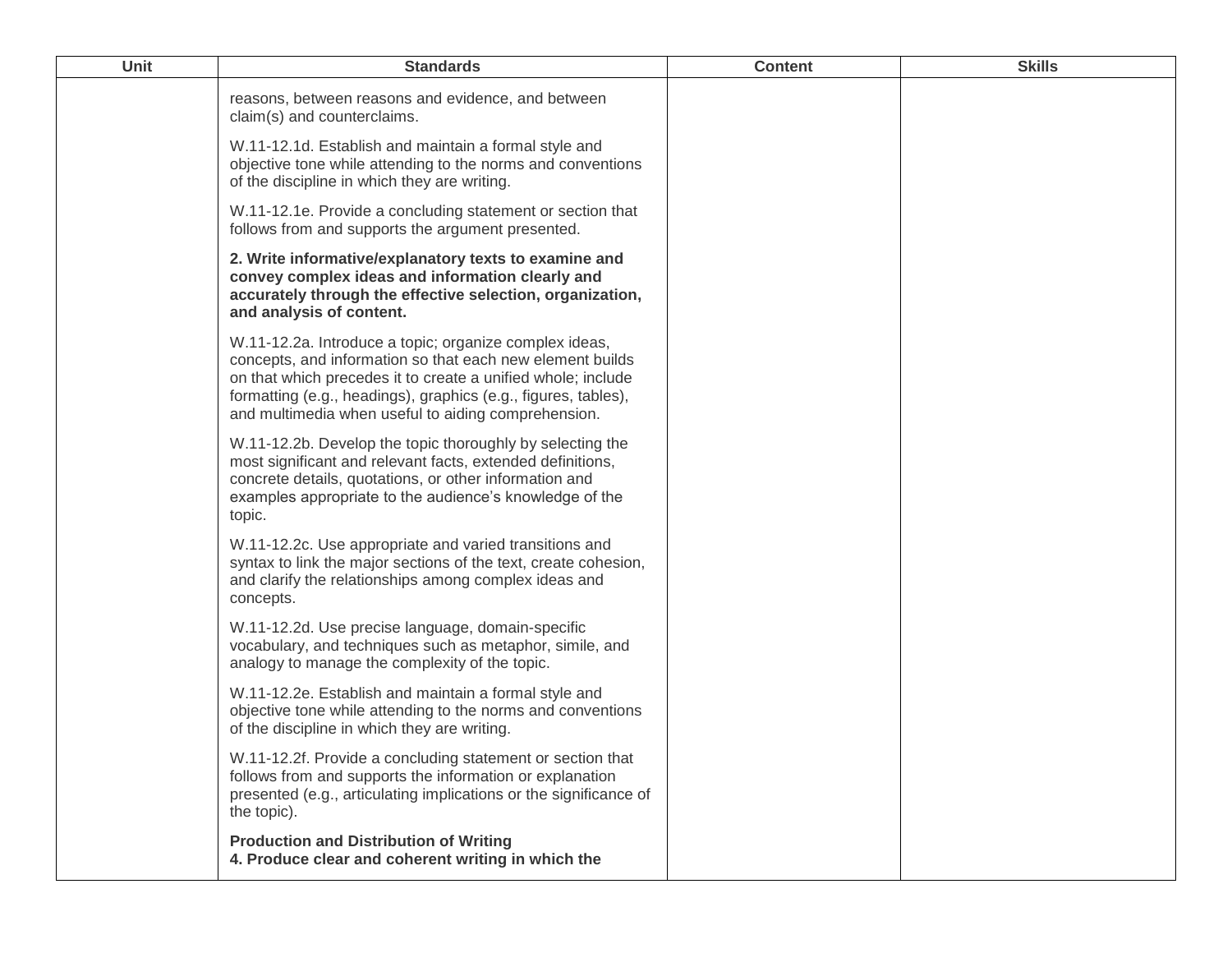| Unit | <b>Standards</b>                                                                                                                                                                                                                                                                    | <b>Content</b> | <b>Skills</b> |
|------|-------------------------------------------------------------------------------------------------------------------------------------------------------------------------------------------------------------------------------------------------------------------------------------|----------------|---------------|
|      | development, organization, and style are appropriate to<br>task, purpose, and audience.                                                                                                                                                                                             |                |               |
|      | W.11-12.4. Produce clear and coherent writing in which the<br>development, organization, and style are appropriate to task,<br>purpose, and audience. (Grade-specific expectations for<br>writing types are defined in standards 1-3 above.)                                        |                |               |
|      | 5. Develop and strengthen writing as needed by<br>planning, revising, editing, rewriting, or trying a new<br>approach.                                                                                                                                                              |                |               |
|      | W.11-12.5. Develop and strengthen writing as needed by<br>planning, revising, editing, rewriting, or trying a new<br>approach, focusing on addressing what is most significant for<br>a specific purpose and audience.                                                              |                |               |
|      | 6. Use technology, including the Internet, to produce and<br>publish writing and to interact and collaborate with<br>others.                                                                                                                                                        |                |               |
|      | W.11-12.6. Use technology, including the Internet, to<br>produce, publish, and update individual or shared writing<br>products in response to ongoing feedback, including new<br>arguments or information.                                                                          |                |               |
|      | <b>Range of Writing</b><br>10. Write routinely over extended time frames (time for<br>research, reflection, and revision) and shorter time<br>frames (a single sitting or a day or two) for a range of<br>tasks, purposes, and audiences.                                           |                |               |
|      | W.11-12.10. Write routinely over extended time frames (time<br>for research, reflection, and revision) and shorter time frames<br>(a single sitting or a day or two) for a range of tasks,<br>purposes                                                                              |                |               |
|      | <b>Speaking &amp; Listening</b><br><b>Comprehension and Collaboration</b><br>1. Prepare for and participate effectively in a range of<br>conversations and collaborations with diverse partners,<br>building on others' ideas and expressing their own<br>clearly and persuasively. |                |               |
|      | SL.11-12.1. Initiate and participate effectively in a range of<br>collaborative discussions (one-on-one, in groups, and<br>teacher-led) with diverse partners on grades 11-12 topics,                                                                                               |                |               |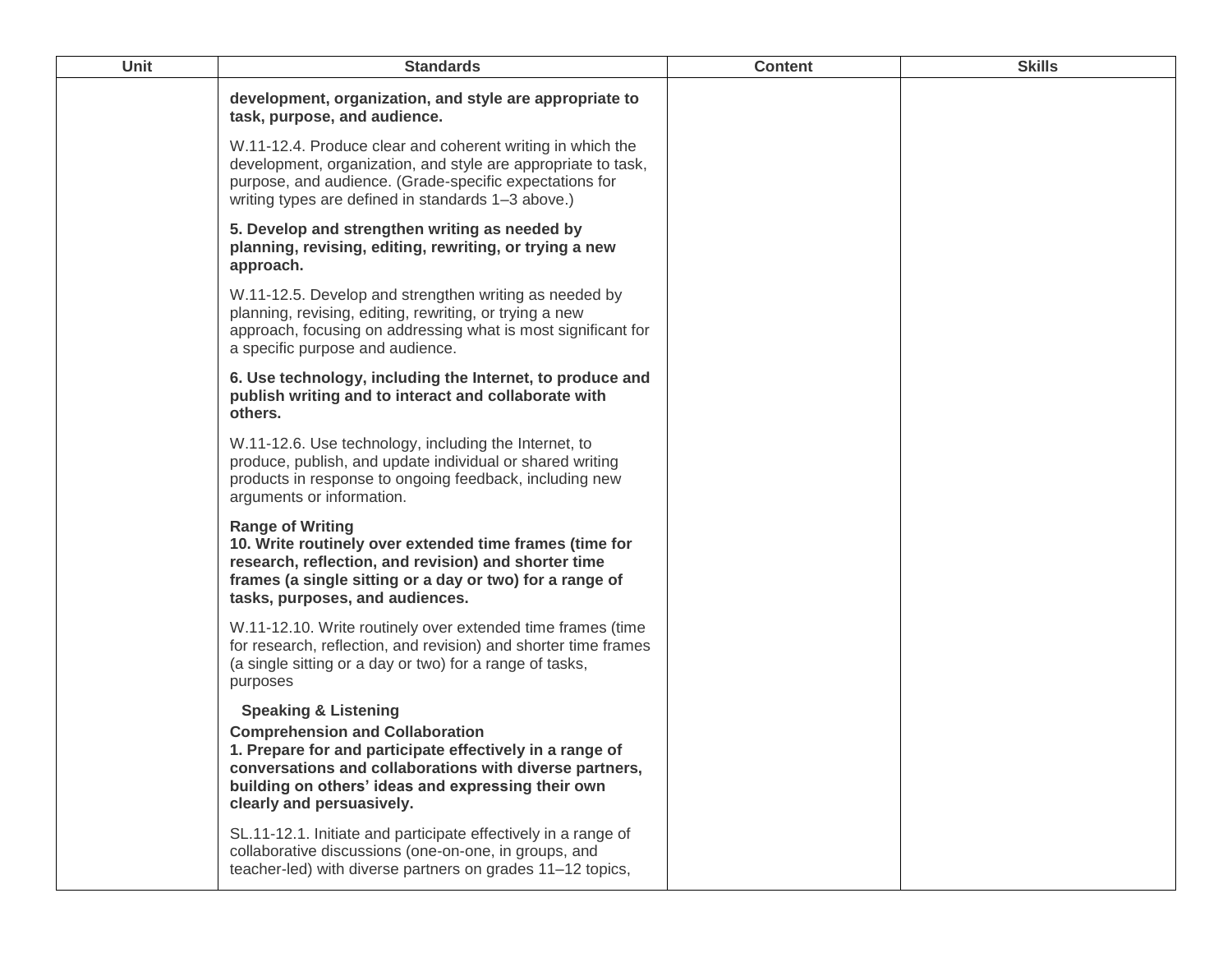| <b>Unit</b> | <b>Standards</b>                                                                                                                                                                                                                                                                                              | <b>Content</b> | <b>Skills</b> |
|-------------|---------------------------------------------------------------------------------------------------------------------------------------------------------------------------------------------------------------------------------------------------------------------------------------------------------------|----------------|---------------|
|             | texts, and issues, building on others' ideas and expressing<br>their own clearly and persuasively.                                                                                                                                                                                                            |                |               |
|             | SL.11-12.1a. Come to discussions prepared, having read and<br>researched material under study; explicitly draw on that<br>preparation by referring to evidence from texts and other<br>research on the topic or issue to stimulate a thoughtful, well-<br>reasoned exchange of ideas.                         |                |               |
|             | SL.11-12.1b. Work with peers to promote civil, democratic<br>discussions and decision-making, set clear goals and<br>deadlines, and establish individual roles as needed.                                                                                                                                     |                |               |
|             | SL.11-12.1c. Propel conversations by posing and responding<br>to questions that probe reasoning and evidence; ensure a<br>hearing for a full range of positions on a topic or issue; clarify,<br>verify, or challenge ideas and conclusions; and promote<br>divergent and creative perspectives.              |                |               |
|             | SL.11-12.1d. Respond thoughtfully to diverse perspectives;<br>synthesize comments, claims, and evidence made on all<br>sides of an issue; resolve contradictions when possible; and<br>determine what additional information or research is required<br>to deepen the investigation or complete the task.     |                |               |
|             | 2. Integrate and evaluate information presented in<br>diverse media and formats, including visually,<br>quantitatively, and orally.                                                                                                                                                                           |                |               |
|             | SL.11-12.2. Integrate multiple sources of information<br>presented in diverse formats and media (e.g., visually,<br>quantitatively, orally) in order to make informed decisions and<br>solve problems, evaluating the credibility and accuracy of<br>each source and noting any discrepancies among the data. |                |               |
|             | 3. Evaluate a speaker's point of view, reasoning, and use<br>of evidence and rhetoric.                                                                                                                                                                                                                        |                |               |
|             | SL.11-12.3. Evaluate a speaker's point of view, reasoning,<br>and use of evidence and rhetoric, assessing the stance,<br>premises, links among ideas, word choice, points of<br>emphasis, and tone used.                                                                                                      |                |               |
|             | <b>Presentation of Knowledge and Ideas</b><br>4. Present information, findings, and supporting<br>evidence such that listeners can follow the line of                                                                                                                                                         |                |               |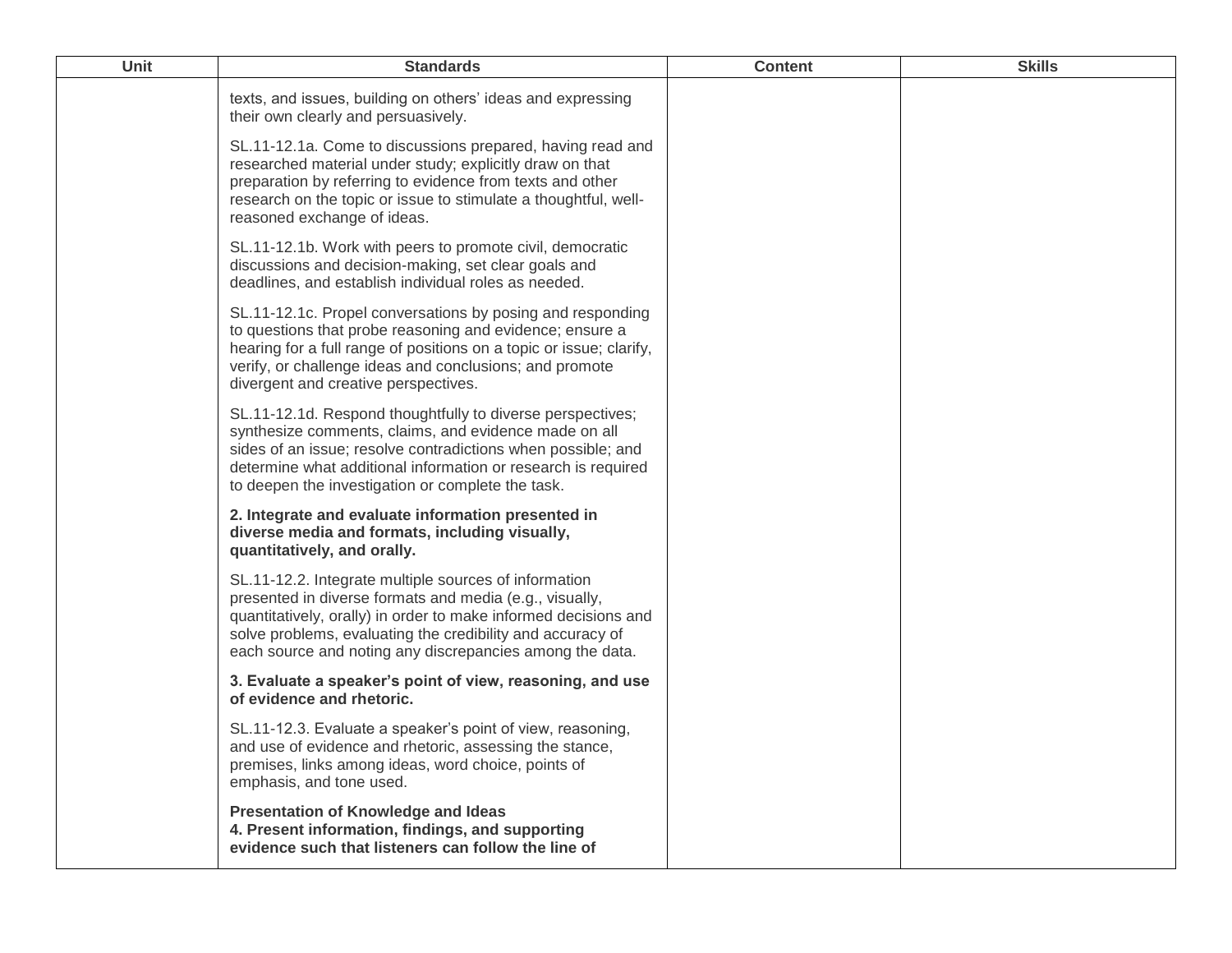| Unit | <b>Standards</b>                                                                                                                                                                                                                                                                                                                                                                 | <b>Content</b> | <b>Skills</b> |
|------|----------------------------------------------------------------------------------------------------------------------------------------------------------------------------------------------------------------------------------------------------------------------------------------------------------------------------------------------------------------------------------|----------------|---------------|
|      | reasoning and the organization, development, and style<br>are appropriate to task, purpose, and audience.                                                                                                                                                                                                                                                                        |                |               |
|      | SL.11-12.4. Present information, findings, and supporting<br>evidence, conveying a clear and distinct perspective, such<br>that listeners can follow the line of reasoning, alternative or<br>opposing perspectives are addressed, and the organization,<br>development, substance, and style are appropriate to<br>purpose, audience, and a range or formal and informal tasks. |                |               |
|      | 5. Make strategic use of digital media and visual displays<br>of data to express information and enhance<br>understanding of presentations.                                                                                                                                                                                                                                      |                |               |
|      | SL.11-12.5. Make strategic use of digital media (e.g., textual,<br>graphical, audio, visual, and interactive elements) in<br>presentations to enhance understanding of findings,<br>reasoning, and evidence and to add interest.                                                                                                                                                 |                |               |
|      | 6. Adapt speech to a variety of contexts and<br>communicative tasks, demonstrating command of formal<br>English when indicated or appropriate.                                                                                                                                                                                                                                   |                |               |
|      | SL.11-12.6. Adapt speech to a variety of contexts and tasks,<br>demonstrating a command of formal English when indicated<br>or appropriate.                                                                                                                                                                                                                                      |                |               |
|      | Language<br><b>Conventions of Standard English</b><br>1. Demonstrate command of the conventions of standard<br>English grammar and usage when writing or speaking.                                                                                                                                                                                                               |                |               |
|      | L.11-12.1. Demonstrate command of the conventions of<br>standard English grammar and usage when writing or<br>speaking.                                                                                                                                                                                                                                                          |                |               |
|      | L.11-12.1a. Apply the understanding that usage is a matter of<br>convention, can change over time, and is sometimes<br>contested.                                                                                                                                                                                                                                                |                |               |
|      | L.11-12.1b. Resolve issues of complex or contested usage,<br>consulting references (e.g., Merriam-Webster's Dictionary of<br>English Usage, Garner's Modern American Usage) as<br>needed.                                                                                                                                                                                        |                |               |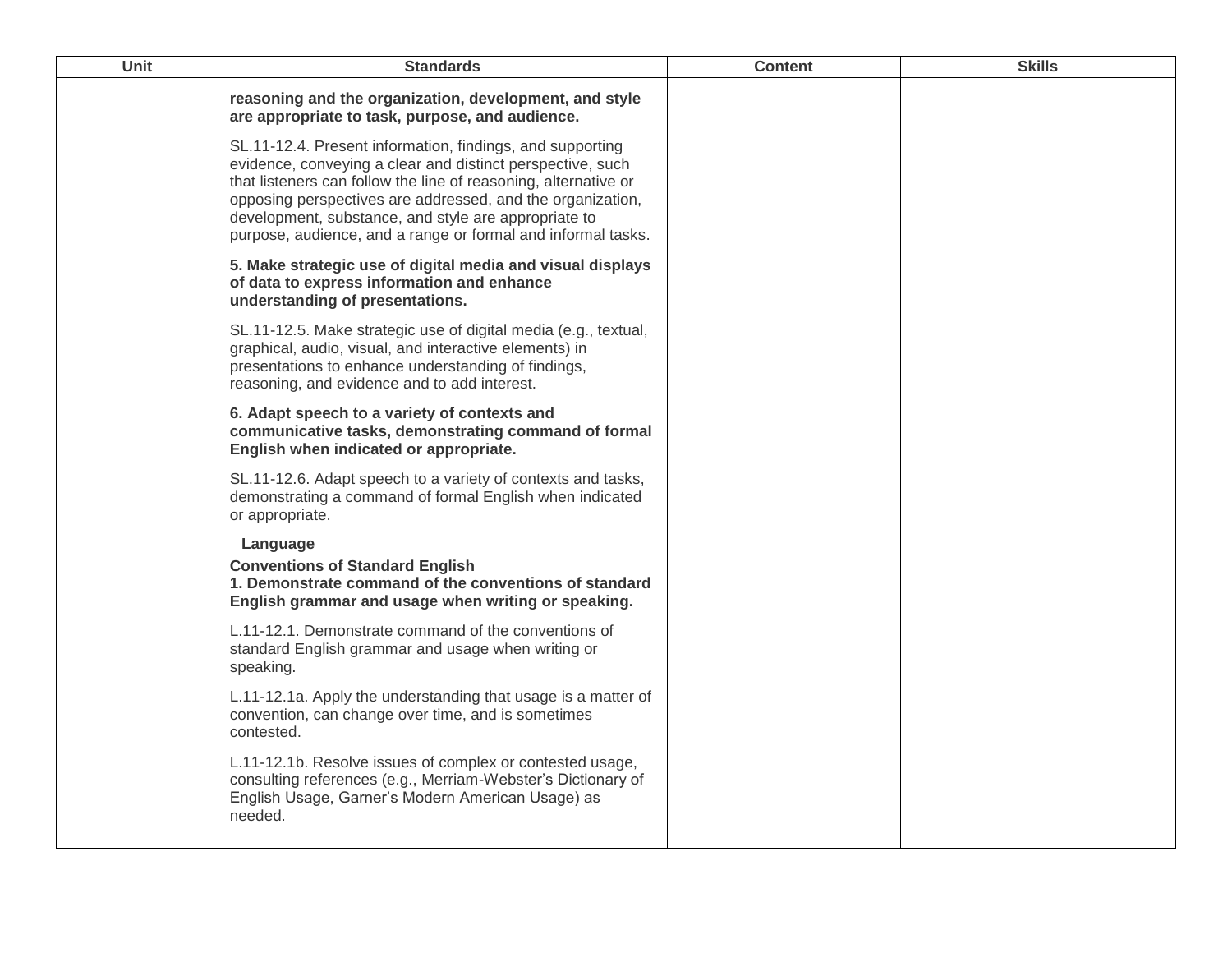| Unit          | <b>Standards</b>                                                                                                                                                                                                                            | <b>Content</b>                                                                                  | <b>Skills</b>                                                                                                          |
|---------------|---------------------------------------------------------------------------------------------------------------------------------------------------------------------------------------------------------------------------------------------|-------------------------------------------------------------------------------------------------|------------------------------------------------------------------------------------------------------------------------|
|               | 2. Demonstrate command of the conventions of standard<br>English capitalization, punctuation, and spelling when<br>writing.                                                                                                                 |                                                                                                 |                                                                                                                        |
|               | L.11-12.2. Demonstrate command of the conventions of<br>standard English capitalization, punctuation, and spelling<br>when writing.                                                                                                         |                                                                                                 |                                                                                                                        |
|               | L.11-12.2a. Observe hyphenation conventions.                                                                                                                                                                                                |                                                                                                 |                                                                                                                        |
|               | L.11-12.2b. Spell correctly.                                                                                                                                                                                                                |                                                                                                 |                                                                                                                        |
|               | <b>Knowledge of Language</b><br>3. Apply knowledge of language to understand how<br>language functions in different contexts, to make<br>effective choices for meaning or style, and to<br>comprehend more fully when reading or listening. |                                                                                                 |                                                                                                                        |
|               | L.11-12.3. Apply knowledge of language to understand how<br>language functions in different contexts, to make effective<br>choices for meaning or style, and to comprehend more fully<br>when reading or listening.                         |                                                                                                 |                                                                                                                        |
|               | L.11-12.3a. Vary syntax for effect, consulting references (e.g.,<br>Tufte's Artful Sentences) for guidance as needed; apply an<br>understanding of syntax to the study of complex texts when<br>reading.                                    |                                                                                                 |                                                                                                                        |
|               | © Copyright 2010. National Governors Association Center for<br>Best Practices and Council of Chief State School Officers. All<br>rights reserved.                                                                                           |                                                                                                 |                                                                                                                        |
|               |                                                                                                                                                                                                                                             |                                                                                                 |                                                                                                                        |
|               |                                                                                                                                                                                                                                             |                                                                                                 |                                                                                                                        |
| <b>Poetry</b> | <b>CCSS: English Language Arts 6-12</b><br>CCSS: Grades 11-12<br><b>Capacities of the Literate Individual</b><br>Students Who are College and Career Ready in Reading,                                                                      | Literary terms and vocabulary<br>Elegiac<br>$\bullet$<br>Heroic (epic)<br>Pastoral<br>Religious | The students will be able to:<br>Interpret elements, forms,<br>$\bullet$<br>and sound to derive<br>meaning from poetry |
|               | Writing, Speaking, Listening, & Language                                                                                                                                                                                                    |                                                                                                 |                                                                                                                        |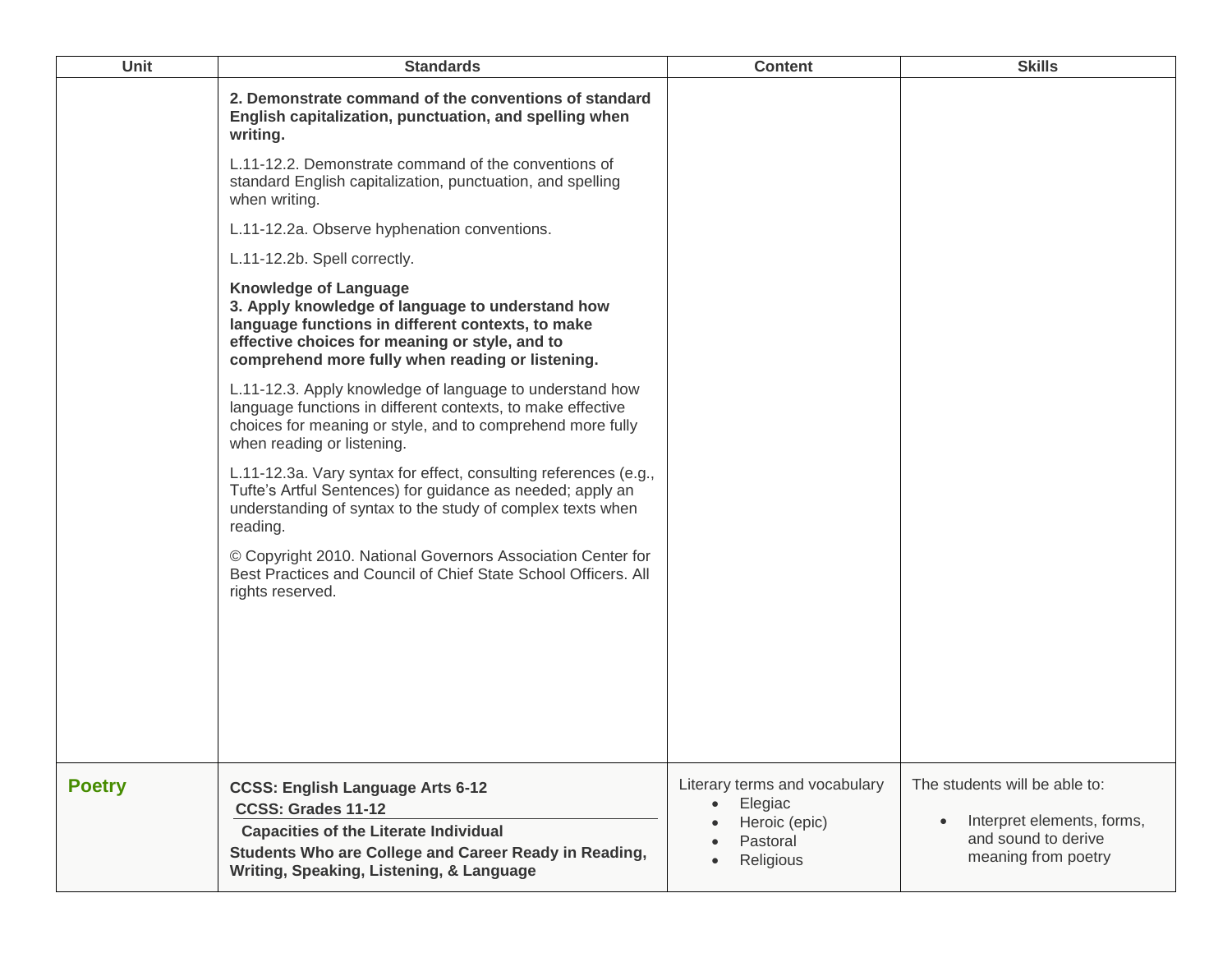| Unit | <b>Standards</b>                                                                                                                                                                                                                                                                                                                                                                                                                                                                                                                                                                                                                                                                                                                                                                                                                                                                                                                                                                                                                                                                                                                                                                                                                                                                                                                                                                                                                                                                                                                                                                                                                                                                                                                                                                                                                                                                                     | <b>Content</b>                                                                                                                                                                                                                                                                                                                                                                                                                                                                                                                                                                                                                                                                       | <b>Skills</b>                                                                                                                                                                                                                                                                                                           |
|------|------------------------------------------------------------------------------------------------------------------------------------------------------------------------------------------------------------------------------------------------------------------------------------------------------------------------------------------------------------------------------------------------------------------------------------------------------------------------------------------------------------------------------------------------------------------------------------------------------------------------------------------------------------------------------------------------------------------------------------------------------------------------------------------------------------------------------------------------------------------------------------------------------------------------------------------------------------------------------------------------------------------------------------------------------------------------------------------------------------------------------------------------------------------------------------------------------------------------------------------------------------------------------------------------------------------------------------------------------------------------------------------------------------------------------------------------------------------------------------------------------------------------------------------------------------------------------------------------------------------------------------------------------------------------------------------------------------------------------------------------------------------------------------------------------------------------------------------------------------------------------------------------------|--------------------------------------------------------------------------------------------------------------------------------------------------------------------------------------------------------------------------------------------------------------------------------------------------------------------------------------------------------------------------------------------------------------------------------------------------------------------------------------------------------------------------------------------------------------------------------------------------------------------------------------------------------------------------------------|-------------------------------------------------------------------------------------------------------------------------------------------------------------------------------------------------------------------------------------------------------------------------------------------------------------------------|
|      | They respond to the varying demands of audience, task,<br>purpose, and discipline.<br>They comprehend as well as critique.<br><b>Reading: Literature</b><br><b>Craft and Structure</b><br>4. Interpret words and phrases as they are used in a text,<br>including determining technical, connotative, and<br>figurative meanings, and analyze how specific word<br>choices shape meaning or tone.<br>RL.11-12.4. Determine the meaning of words and phrases as<br>they are used in the text, including figurative and connotative<br>meanings; analyze the impact of specific word choices on<br>meaning and tone, including words with multiple meanings or<br>language that is particularly fresh, engaging, or beautiful.<br>(Include Shakespeare as well as other authors.)<br>5. Analyze the structure of texts, including how specific<br>sentences, paragraphs, and larger portions of the text<br>(e.g., a section, chapter, scene, or stanza) relate to each<br>other and the whole.<br>RL.11-12.5. Analyze how an author's choices concerning how<br>to structure specific parts of a text (e.g., the choice of where<br>to begin or end a story, the choice to provide a comedic or<br>tragic resolution) contribute to its overall structure and<br>meaning as well as its aesthetic impact.<br>6. Assess how point of view or purpose shapes the<br>content and style of a text.<br>RL.11-12.6. Analyze a case in which grasping a point of view<br>requires distinguishing what is directly stated in a text from<br>what is really meant (e.g., satire, sarcasm, irony, or<br>understatement).<br><b>Speaking &amp; Listening</b><br><b>Comprehension and Collaboration</b><br>1. Prepare for and participate effectively in a range of<br>conversations and collaborations with diverse partners,<br>building on others' ideas and expressing their own<br>clearly and persuasively. | <b>Ballad</b><br>Sonnet<br>Metaphysical<br>Cavalier<br>Satirical<br>Romantic<br>Pre-Raphaelite<br>Fin-de-siecle<br>Modernist (Imagist)<br><b>Representative Texts:</b><br>Medieval Poetry:<br>"Sumer Is Icumen In"<br>"The Fox and the<br>$\bullet$<br>Goose"<br>"Fowles In the Frith"<br>"The False Fox"<br>"Lord Randal"<br>"The Wanderer"<br>"The Dream of the<br>Rood"<br>Beowulf<br>$\bullet$<br><b>Elizabethan Poetry</b><br>The sonnets of<br>Spenser<br>The sonnets of<br>Shakespeare<br>"The Passionate"<br>Shepherd to His<br>Love" (C. Marlowe)<br>"The Nymph's Reply<br>to the Shepherd" (W.<br>Raleigh)<br>Seventeenth-Century Poetry<br>"The Good-Morrow"<br>(J.Donne) | Interpret figurative language<br>and imagery to deepen<br>comprehension<br>Activate relevant prior<br>knowledge and experiences<br>to extend meaning<br>Critique positive and<br>$\bullet$<br>negative implications of<br>language<br>Explain the meaning and<br>effects of literary devices<br>and figurative language |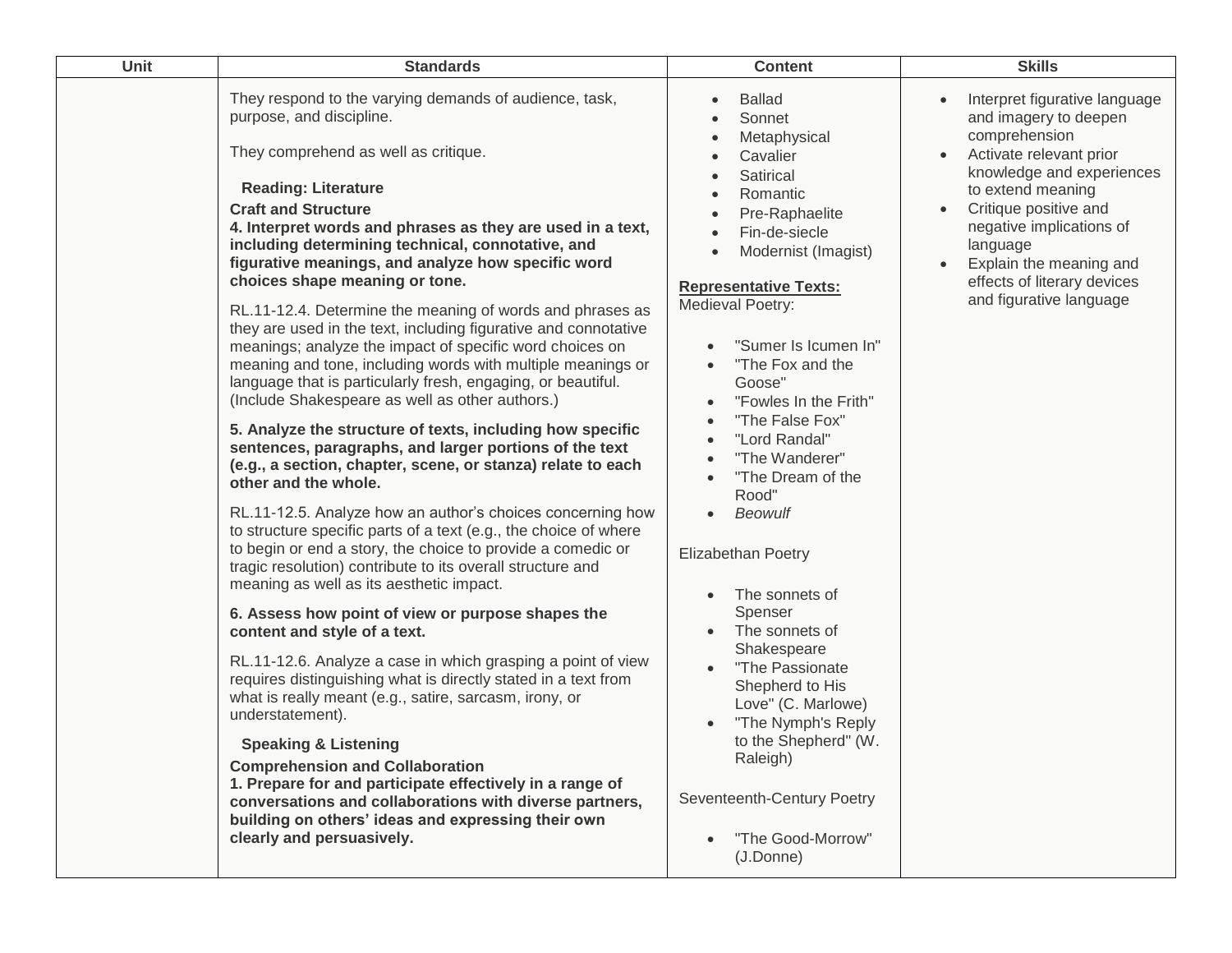| <b>Unit</b> | <b>Standards</b>                                                                                                                                                                                                                                                                                                                                                                                                                                                                                                                                                                                                                                                                                                                                                                                                                                                                                                                                                                                                                                                     | <b>Content</b>                                                                                                                                                                                                                                                                                                                                                                                                                | <b>Skills</b> |
|-------------|----------------------------------------------------------------------------------------------------------------------------------------------------------------------------------------------------------------------------------------------------------------------------------------------------------------------------------------------------------------------------------------------------------------------------------------------------------------------------------------------------------------------------------------------------------------------------------------------------------------------------------------------------------------------------------------------------------------------------------------------------------------------------------------------------------------------------------------------------------------------------------------------------------------------------------------------------------------------------------------------------------------------------------------------------------------------|-------------------------------------------------------------------------------------------------------------------------------------------------------------------------------------------------------------------------------------------------------------------------------------------------------------------------------------------------------------------------------------------------------------------------------|---------------|
|             | SL.11-12.1. Initiate and participate effectively in a range of<br>collaborative discussions (one-on-one, in groups, and<br>teacher-led) with diverse partners on grades 11-12 topics,<br>texts, and issues, building on others' ideas and expressing<br>their own clearly and persuasively.<br>SL.11-12.1c. Propel conversations by posing and responding<br>to questions that probe reasoning and evidence; ensure a<br>hearing for a full range of positions on a topic or issue; clarify,<br>verify, or challenge ideas and conclusions; and promote<br>divergent and creative perspectives.<br>SL.11-12.1d. Respond thoughtfully to diverse perspectives;<br>synthesize comments, claims, and evidence made on all<br>sides of an issue; resolve contradictions when possible; and<br>determine what additional information or research is required<br>to deepen the investigation or complete the task.<br>3. Evaluate a speaker's point of view, reasoning, and use<br>of evidence and rhetoric.<br>SL.11-12.3. Evaluate a speaker's point of view, reasoning, | "The Sun Rising"<br>(J.Donne)<br>"The Bait" (J. Donne)<br>$\bullet$<br>"A Valediction:<br><b>Forbidding Mourning"</b><br>(J. Donne)<br>"Easter Wings"<br>(G.Herbert)<br>"The Altar"<br>(G.Herbert)<br>"The Windows"<br>(G.Herbert)<br>"The Collar"<br>(G.Herbert)<br>"To His Coy Mistress"<br>(A.Marvel)<br>"To Lucasta, on<br>Going to the Wars"<br>(R. Lovelace)<br>"To Althea, from                                        |               |
|             | and use of evidence and rhetoric, assessing the stance,<br>premises, links among ideas, word choice, points of<br>emphasis, and tone used.<br>Language<br><b>Vocabulary Acquisition and Use</b><br>4. Determine or clarify the meaning of unknown and<br>multiple-meaning words and phrases by using context<br>clues, analyzing meaningful word parts, and consulting<br>general and specialized reference materials, as<br>appropriate.<br>L.11-12.4. Determine or clarify the meaning of unknown and<br>multiple-meaning words and phrases based on grades 11-12<br>reading and content, choosing flexibly from a range of<br>strategies.<br>5. Demonstrate understanding of word relationships and<br>nuances in word meanings.<br>L.11-12.5. Demonstrate understanding of figurative language,<br>word relationships, and nuances in word meanings.                                                                                                                                                                                                             | Prison" (R. Lovelace)<br>Sonnet 19 ("When I<br>consider how my light<br>is spent") (J.Milton)<br>Paradise Lost, Book<br>IX (J.Milton)<br><b>Romantic Poetry</b><br>"The Tyger"<br>(W.Blake)<br>"The Lamb" (W.Blake)<br>"The Sick Rose"<br>(W.Blake)<br>"A Poison Tree"<br>(W.Blake)<br>"The Chimney<br>Sweeper" (W.Blake)<br>"Holy Thursday"<br>$\bullet$<br>(W.Blake)<br>"The Clod and the<br>$\bullet$<br>Pebble" (W.Blake) |               |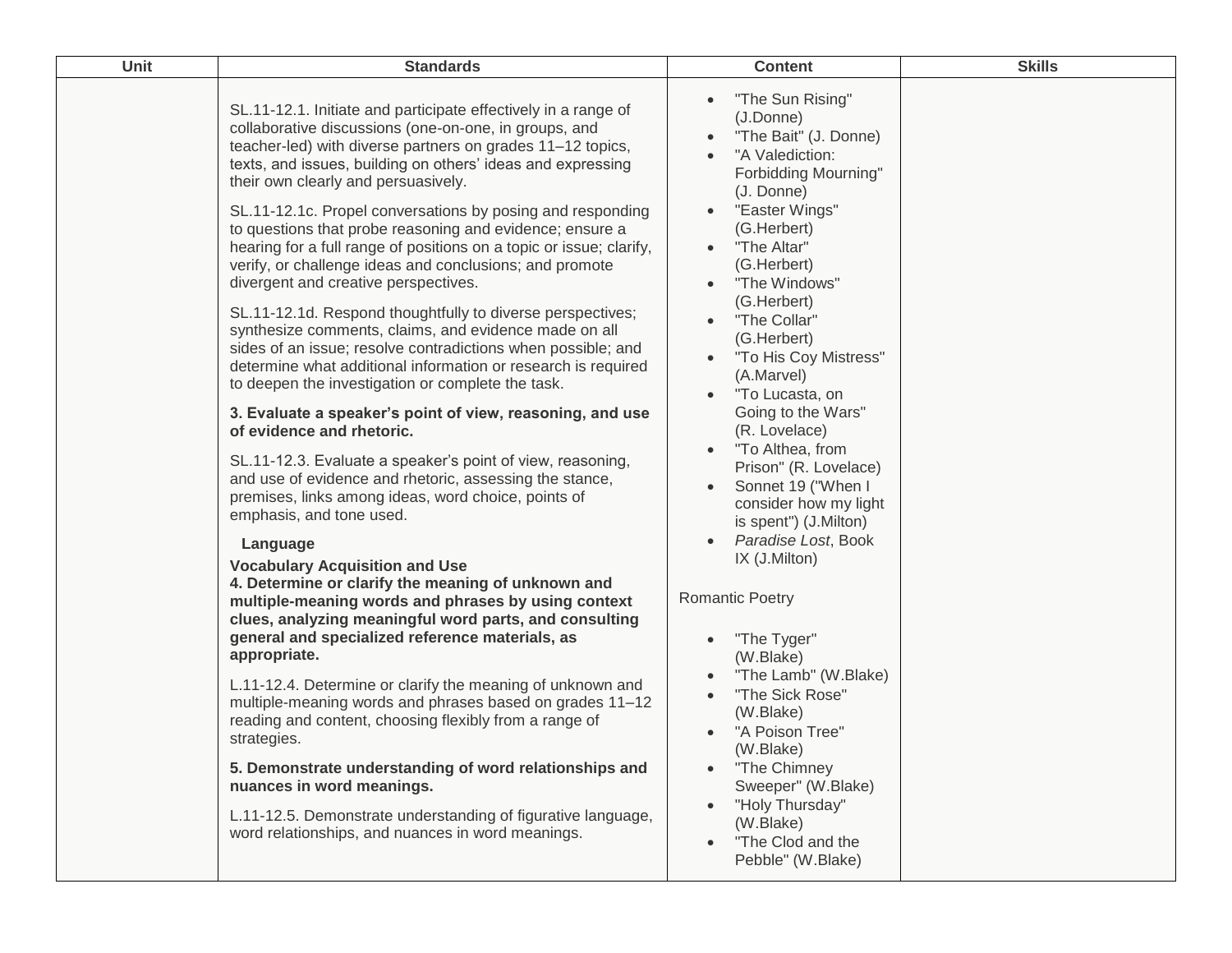| Unit | <b>Standards</b>                                                                                                                                                                                                                                                                                                                                                                                                                                    | <b>Content</b>                                                                                                                                                                                                                                                                                                                                                                                                                                                                                                                                                                                                                                                                                                                                                                                                                                                                                                                                                              | <b>Skills</b> |
|------|-----------------------------------------------------------------------------------------------------------------------------------------------------------------------------------------------------------------------------------------------------------------------------------------------------------------------------------------------------------------------------------------------------------------------------------------------------|-----------------------------------------------------------------------------------------------------------------------------------------------------------------------------------------------------------------------------------------------------------------------------------------------------------------------------------------------------------------------------------------------------------------------------------------------------------------------------------------------------------------------------------------------------------------------------------------------------------------------------------------------------------------------------------------------------------------------------------------------------------------------------------------------------------------------------------------------------------------------------------------------------------------------------------------------------------------------------|---------------|
|      | L.11-12.5a. Interpret figures of speech (e.g., hyperbole,<br>paradox) in context and analyze their role in the text.<br>L.11-12.5b. Analyze nuances in the meaning of words with<br>similar denotations.<br><b>Language Progressive Skills</b><br>L.3.3a. Choose words and phrases for effect.<br>© Copyright 2010. National Governors Association Center for<br>Best Practices and Council of Chief State School Officers. All<br>rights reserved. | "The Little Vagabond"<br>$\bullet$<br>(W.Blake)<br>"The Tables Turned"<br>$\bullet$<br>(W.Wordsworth)<br>"Anecdote for<br>$\bullet$<br>Fathers"<br>(W.Wordsworth)<br>"Rime of the Ancient<br>$\bullet$<br>Mariner"<br>(S.T.Coleridge)<br>"Washing Day"<br>$\bullet$<br>(A.L.Barbauld)<br>"Kubla Khan" (S.<br>$\bullet$<br>Coleridge)<br>"She Walks in<br>$\bullet$<br>Beauty" (Byron)<br>from Childe Harold's<br>$\bullet$<br>Pilgrimage (Byron)<br>"Ozymandias" (P.<br>$\bullet$<br>Shelley)<br>"Ode to a Nightingale"<br>$\bullet$<br>(Keats)<br>"Ode on a Grecian<br>$\bullet$<br>Urn" (Keats)<br><b>Victorian Poetry</b><br>"The Lady of Shalott"<br>$\bullet$<br>(Tennyson)<br>In Memorian, A.H.H.<br>$\bullet$<br>(Tennyson)<br>"The Charge of the<br>$\bullet$<br>Light Brigade"<br>(Tennyson)<br>"Crossing the Bar"<br>$\bullet$<br>(Tenyson)<br>"Mariana" (Tennyson)<br>$\bullet$<br>"Dover Beach"<br>$\bullet$<br>(M.Arnold)<br>"The Scholar Gypsy"<br>(M.Arnold) |               |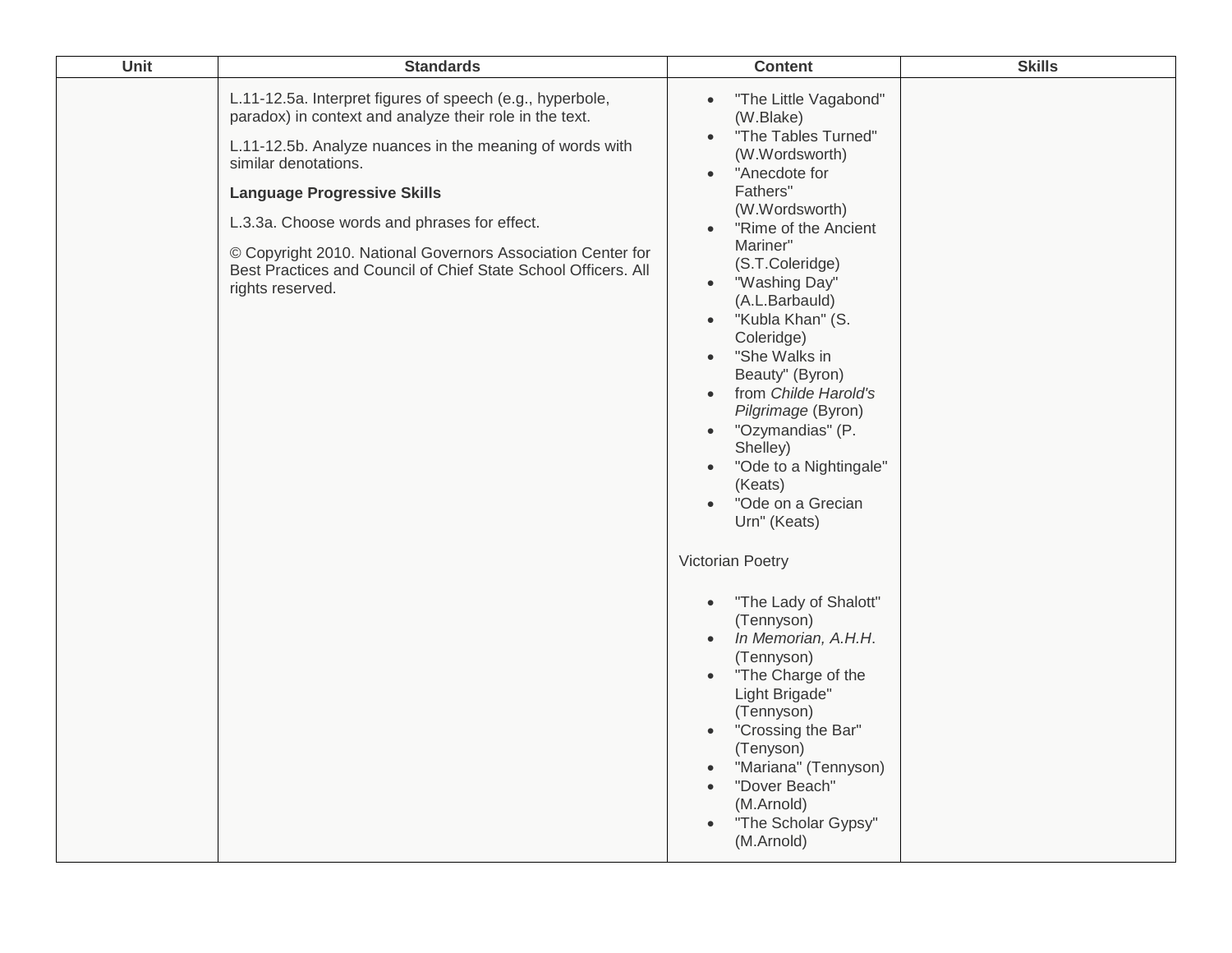| Unit | <b>Standards</b> | <b>Content</b>                                                                                                                                                                                                                                                                                                                                                                                                                                                                                                                                                                                             | <b>Skills</b> |
|------|------------------|------------------------------------------------------------------------------------------------------------------------------------------------------------------------------------------------------------------------------------------------------------------------------------------------------------------------------------------------------------------------------------------------------------------------------------------------------------------------------------------------------------------------------------------------------------------------------------------------------------|---------------|
|      |                  | "The Windhover"<br>$\bullet$<br>(G.M. Hopkins)<br>"Pied Beauty" (G.M.<br>$\bullet$<br>Hopkins)<br>"God's Grandeur"<br>$\bullet$<br>(G.M.Hopkins)<br>"After Death"<br>$\bullet$<br>(C.Rossetti)<br>"Remember"<br>$\bullet$<br>(C.Rossetti)<br>"My Last Duchess"<br>$\bullet$<br>(R. Browning)<br>"Love among the<br>$\bullet$<br>Ruins" (R. Browning)<br>"Recessional" (R.<br>$\bullet$<br>Kipling)<br>"Ah, Are You Digging<br>$\bullet$<br>on My Grave" (T.<br>Hardy)<br>"To an Athlete Dying<br>$\bullet$<br>Young" (A.E.<br>Houseman)<br>"When I Was One-<br>$\bullet$<br>and-Twenty" (A.E.<br>Houseman) |               |
|      |                  | Modern Poetry<br>"Dulce et Decorum<br>$\bullet$<br>Est" (W. Owen)<br>"The Hollow Men"<br>$\bullet$<br>(T.S. Eliot)<br>"The Second Coming"<br>$\bullet$<br>(W.B. Yeats)<br>"Sailing to Byzantium"<br>$\bullet$<br>(W.B. Yeats)<br>"A Hard Rain"<br>$\bullet$<br>(B.Dylan)<br>"All Along the<br>$\bullet$<br>Watchtower"<br>(B.Dylan)                                                                                                                                                                                                                                                                        |               |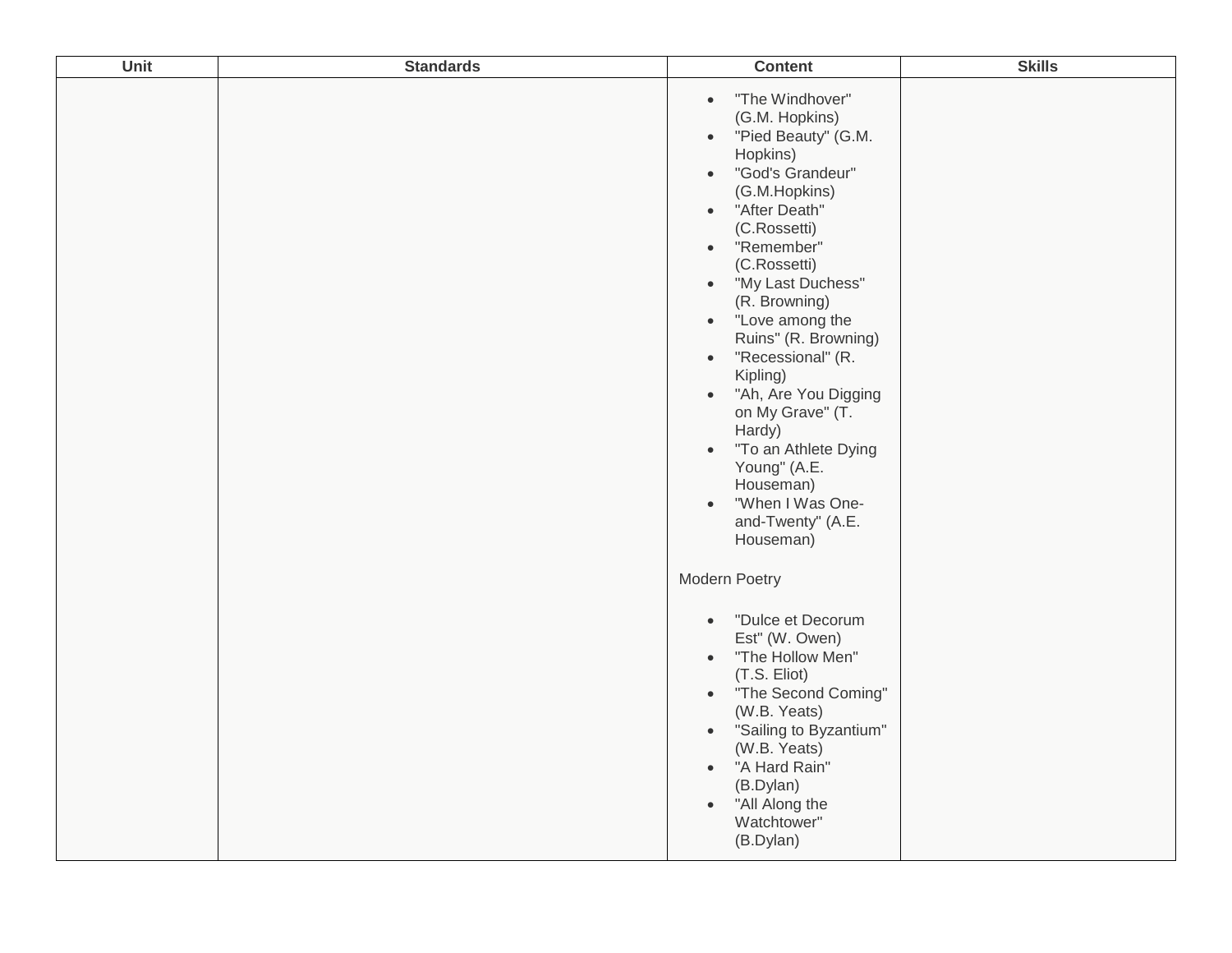| Unit                                                           | <b>Standards</b>                                                                                                                                                                                                                                                                                                                                                                                                                                                                                                                                                                      | <b>Content</b>                                                                                                                                                                                                                                                                                                                               | <b>Skills</b>                                                                                                                                                                                                                                                                                                                                                                                                                                                                                                                                         |
|----------------------------------------------------------------|---------------------------------------------------------------------------------------------------------------------------------------------------------------------------------------------------------------------------------------------------------------------------------------------------------------------------------------------------------------------------------------------------------------------------------------------------------------------------------------------------------------------------------------------------------------------------------------|----------------------------------------------------------------------------------------------------------------------------------------------------------------------------------------------------------------------------------------------------------------------------------------------------------------------------------------------|-------------------------------------------------------------------------------------------------------------------------------------------------------------------------------------------------------------------------------------------------------------------------------------------------------------------------------------------------------------------------------------------------------------------------------------------------------------------------------------------------------------------------------------------------------|
|                                                                |                                                                                                                                                                                                                                                                                                                                                                                                                                                                                                                                                                                       | "in Just-" (e.e.<br>cummings)<br>"The Love Song of<br>J.Alfred Prufrock"<br>(T.S.Eliot)<br>The Waste Land<br>(T.S.Eliot)<br>"Howl" (A.Ginsberg)<br>"Mirror" (S.Plath)<br>"Guns of Brixton" (P.<br>Simonen)<br>"Career<br>$\bullet$<br>Opportunities" (J.<br>Strummer)<br>from Atlas of a<br>Difficult World (A.<br>Rich)                     |                                                                                                                                                                                                                                                                                                                                                                                                                                                                                                                                                       |
| <b>Informational</b><br><b>Literary Non-</b><br><b>Fiction</b> | <b>CCSS: English Language Arts 6-12</b><br>CCSS: Grades 11-12<br><b>Capacities of the Literate Individual</b><br>Students Who are College and Career Ready in Reading,<br>Writing, Speaking, Listening, & Language<br>They demonstrate independence.<br>They build strong content knowledge.<br>They respond to the varying demands of audience, task,<br>purpose, and discipline.<br>They comprehend as well as critique.<br>They value evidence.<br>They use technology and digital media strategically and<br>capably.<br>They come to understand other perspectives and cultures. | Literary terms and vocabulary<br>Central idea<br>$\bullet$<br>Purpose<br>Audience<br>Organizational pattern<br>Evidence<br>Criteria for evaluation<br>of evidence<br>Inference<br>Forms of reasoning<br>Context<br>Situation<br>Occasion<br>Source<br>Point of view<br>Fact<br>Opinion<br><b>Bias</b><br>Validity<br>Credibility<br>Argument | The students will be able to:<br>Using multiple authoritative<br>$\bullet$<br>print and digital sources,<br>evaluate the validity of<br>information<br>Assess the usefulness of a<br>source in answering a<br>question posed by the text<br>Draw evidence from<br>informational texts to<br>support analysis, reflection,<br>and research<br>Identify and explain the use<br>$\bullet$<br>of false statements and<br>fallacious reasoning<br>Integrate information from<br>the text with prior<br>knowledge in order to reach<br>unbiased conclusions |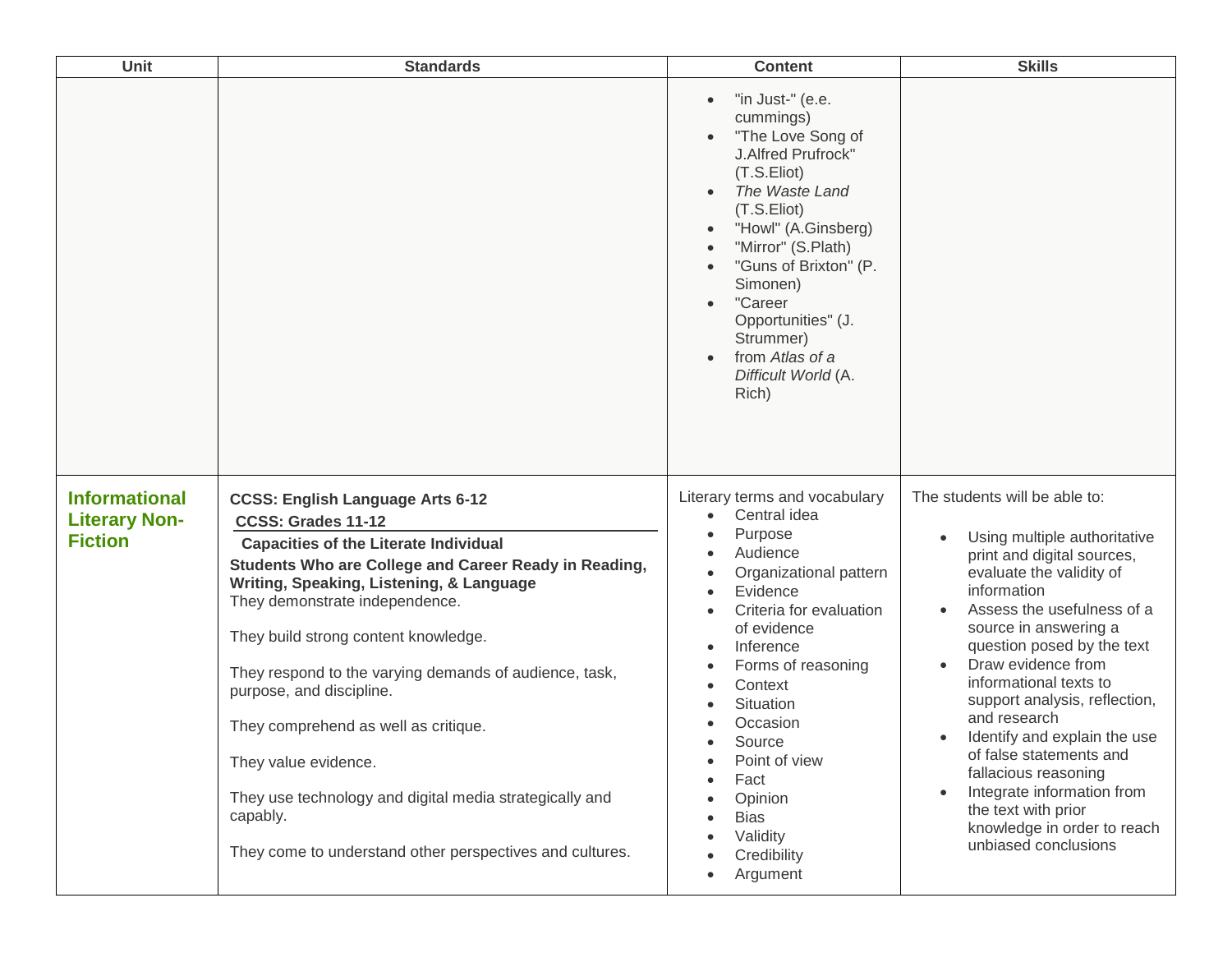| Unit | <b>Standards</b>                                                                                                                                                                                                                                                                                                                                                                                                                                                                                                                                                                                                                                                                                                                                                                                                                                                                                                                                                                                                                                                                                                                                                                                                               | <b>Content</b>                                                                                                                                                                                                                                                                                                                                                                                                                                                                                                                                                                                                                                                                               | <b>Skills</b>                                                                                                                                                                                                                                                                                                                                                                                                                            |
|------|--------------------------------------------------------------------------------------------------------------------------------------------------------------------------------------------------------------------------------------------------------------------------------------------------------------------------------------------------------------------------------------------------------------------------------------------------------------------------------------------------------------------------------------------------------------------------------------------------------------------------------------------------------------------------------------------------------------------------------------------------------------------------------------------------------------------------------------------------------------------------------------------------------------------------------------------------------------------------------------------------------------------------------------------------------------------------------------------------------------------------------------------------------------------------------------------------------------------------------|----------------------------------------------------------------------------------------------------------------------------------------------------------------------------------------------------------------------------------------------------------------------------------------------------------------------------------------------------------------------------------------------------------------------------------------------------------------------------------------------------------------------------------------------------------------------------------------------------------------------------------------------------------------------------------------------|------------------------------------------------------------------------------------------------------------------------------------------------------------------------------------------------------------------------------------------------------------------------------------------------------------------------------------------------------------------------------------------------------------------------------------------|
|      | <b>Reading: Informational Text</b><br><b>Key Ideas and Details</b><br>1. Read closely to determine what the text says explicitly<br>and to make logical inferences from it; cite specific<br>textual evidence when writing or speaking to support<br>conclusions drawn from the text.<br>RI.11-12.1. Cite strong and thorough textual evidence to<br>support analysis of what the text says explicitly as well as<br>inferences drawn from the text, including determining where<br>the text leaves matters uncertain.<br>2. Determine central ideas or themes of a text and<br>analyze their development; summarize the key<br>supporting details and ideas.<br>RI.11-12.2. Determine two or more central ideas of a text and<br>analyze their development over the course of the text,<br>including how they interact and build on one another to<br>provide a complex analysis; provide an objective summary of<br>the text.<br>3. Analyze how and why individuals, events, and ideas<br>develop and interact over the course of a text.<br>RI.11-12.3. Analyze a complex set of ideas or sequence of<br>events and explain how specific individuals, ideas, or events<br>interact and develop over the course of the text. | Claim<br>$\bullet$<br>Counterclaim<br>$\bullet$<br>Logical fallacies<br>$\bullet$<br>News reports<br>$\bullet$<br>Editorials<br>$\bullet$<br>Speaker<br>$\bullet$<br>Subject<br>$\bullet$<br>Tone<br>$\bullet$<br>SOAPSTone<br>$\bullet$<br>approach<br>Language<br>$\bullet$<br>Organizational pattern<br>$\bullet$<br>Reasoning<br>$\bullet$<br>Introduction<br>$\bullet$<br>Conclusion<br>Ethos<br>Logos<br>Pathos<br>$\bullet$<br>Figurative language<br>$\bullet$<br>Metaphor<br>$\bullet$<br>Repetition<br>$\bullet$<br><b>Balanced sentences</b><br>$\bullet$<br>Allusion<br>$\bullet$<br>Imagery<br>$\bullet$<br>Methods<br>Inference<br>$\bullet$<br>Stylistic devices<br>$\bullet$ | Delineate and evaluate the<br>argument and specific<br>claims and counterclaims in<br>a text<br>Assess whether the<br>$\bullet$<br>reasoning is valid and the<br>evidence is relevant and<br>sufficient<br>Contrast different<br>perspectives on a single<br>issue<br>Determine the veracity of an<br>argument<br>Understand the different<br>criteria necessary to<br>evaluate various forms of<br>evidence and apply those<br>criteria |
|      | <b>Craft and Structure</b><br>4. Interpret words and phrases as they are used in a text,<br>including determining technical, connotative, and<br>figurative meanings, and analyze how specific word<br>choices shape meaning or tone.<br>RI.11-12.4. Determine the meaning of words and phrases as<br>they are used in a text, including figurative, connotative, and                                                                                                                                                                                                                                                                                                                                                                                                                                                                                                                                                                                                                                                                                                                                                                                                                                                          | <b>Representative works:</b><br>Ockham's Razor<br>$\bullet$<br>(Ockham)<br>The Wealth of<br><b>Nations (Smith)</b><br><b>Essay Concerning</b><br>$\bullet$                                                                                                                                                                                                                                                                                                                                                                                                                                                                                                                                   |                                                                                                                                                                                                                                                                                                                                                                                                                                          |
|      | technical meanings; analyze how an author uses and refines<br>the meaning of a key term or terms over the course of a text<br>(e.g., how Madison defines faction in Federalist No. 10).<br>5. Analyze the structure of texts, including how specific<br>sentences, paragraphs, and larger portions of the text<br>(e.g., a section, chapter, scene, or stanza) relate to each<br>other and the whole.                                                                                                                                                                                                                                                                                                                                                                                                                                                                                                                                                                                                                                                                                                                                                                                                                          | Human<br>Understanding<br>(Locke)<br><b>Treatise of Human</b><br>$\bullet$<br>Nature (Hume)                                                                                                                                                                                                                                                                                                                                                                                                                                                                                                                                                                                                  |                                                                                                                                                                                                                                                                                                                                                                                                                                          |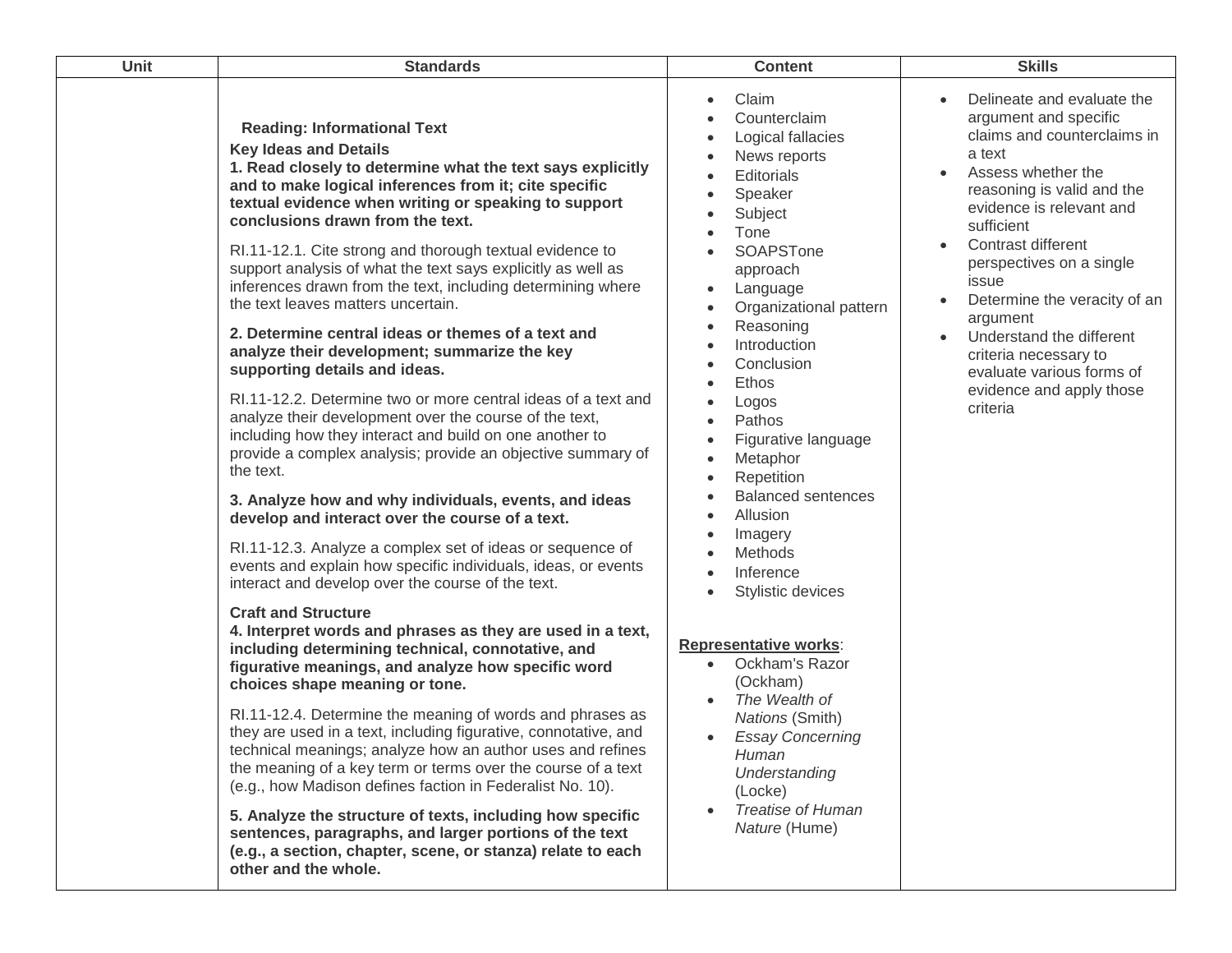| Unit | <b>Standards</b>                                                                                                                                                                                                                                                                                                                                                                                                                                                                                                                                                                                                                                                                                                                                                                                                                                                                                                                                                                                                                                                                                                                                                                                                                                                                                                                                                                                                                                                                                                                                                                                                                                                                                                                                                                                                                                                                                                                                                                                                                                             | <b>Content</b>                                                                                                                                                                                                                                                                                                                                                                                                                                                                                                                                                                                                                                                                                                                                                                                                                                                                | <b>Skills</b> |
|------|--------------------------------------------------------------------------------------------------------------------------------------------------------------------------------------------------------------------------------------------------------------------------------------------------------------------------------------------------------------------------------------------------------------------------------------------------------------------------------------------------------------------------------------------------------------------------------------------------------------------------------------------------------------------------------------------------------------------------------------------------------------------------------------------------------------------------------------------------------------------------------------------------------------------------------------------------------------------------------------------------------------------------------------------------------------------------------------------------------------------------------------------------------------------------------------------------------------------------------------------------------------------------------------------------------------------------------------------------------------------------------------------------------------------------------------------------------------------------------------------------------------------------------------------------------------------------------------------------------------------------------------------------------------------------------------------------------------------------------------------------------------------------------------------------------------------------------------------------------------------------------------------------------------------------------------------------------------------------------------------------------------------------------------------------------------|-------------------------------------------------------------------------------------------------------------------------------------------------------------------------------------------------------------------------------------------------------------------------------------------------------------------------------------------------------------------------------------------------------------------------------------------------------------------------------------------------------------------------------------------------------------------------------------------------------------------------------------------------------------------------------------------------------------------------------------------------------------------------------------------------------------------------------------------------------------------------------|---------------|
|      | RI.11-12.5. Analyze and evaluate the effectiveness of the<br>structure an author uses in his or her exposition or argument,<br>including whether the structure makes points clear,<br>convincing, and engaging.<br>6. Assess how point of view or purpose shapes the<br>content and style of a text.<br>RI.11-12.6. Determine an author's point of view or purpose in<br>a text in which the rhetoric is particularly effective, analyzing<br>how style and content contribute to the power,<br>persuasiveness or beauty of the text.<br>Integration of Knowledge and Ideas<br>7. Integrate and evaluate content presented in diverse<br>formats and media, including visually and quantitatively,<br>as well as in words.<br>RI.11-12.7. Integrate and evaluate multiple sources of<br>information presented in different media or formats (e.g.,<br>visually, quantitatively) as well as in words in order to address<br>a question or solve a problem.<br>8. Delineate and evaluate the argument and specific<br>claims in a text, including the validity of the reasoning as<br>well as the relevance and sufficiency of the evidence.<br>(Not applicable to literature)<br>RI.11-12.8. Delineate and evaluate the reasoning in seminal<br>U.S. texts, including the application of constitutional principles<br>and use of legal reasoning (e.g., in U.S. Supreme Court<br>majority opinions and dissents) and the premises, purposes,<br>and arguments in works of public advocacy (e.g., The<br>Federalist, presidential addresses).<br>9. Analyze how two or more texts address similar themes<br>or topics in order to build knowledge or to compare the<br>approaches the authors take.<br>RI.11-12.9. Analyze seventeenth-, eighteenth-, and<br>nineteenth-century foundational U.S. documents of historical<br>and literary significance (including The Declaration of<br>Independence, the Preamble to the Constitution, the Bill of<br>Rights, and Lincoln's Second Inaugural Address) for their<br>themes, purposes, and rhetorical features. | A Vindication of the<br><b>Rights of Woman</b><br>(Wollstonecraft)<br>The Condition of the<br><b>Working Class in</b><br>England (Marx)<br>On Liberty (Mill)<br>Principia Ethica<br>(Moore)<br>Homage to Catalonia<br>(Orwell)<br>The Second World<br>War (Churchill)<br>The Golden Notebook<br>(Lessing)<br>A Brief History of<br>$\bullet$<br>Time (Hawking)<br>"An Image of Africa:<br>Racism in Conrad's<br>Heart of Darkness"<br>(Achebe)<br>"To Err Is Human"<br>from The Medusa and<br>the Snail (L. Thomas)<br>"The Fallacy of<br>$\bullet$<br>Success" (G.K.<br>Chesterton)<br>The Immortal Life of<br>Henrietta Lacks (R.<br>Skloot)<br>"Speech before Her<br>Troops" (Elizabeth I)<br>"Speech to<br>Parliament: In<br>Defense of the Lower<br>Classes" (Byron)<br>"Wartime Speech"<br>$\bullet$<br>(Churchill)<br>"Defending<br>Nonviolent<br>Resistance" (Gandhi) |               |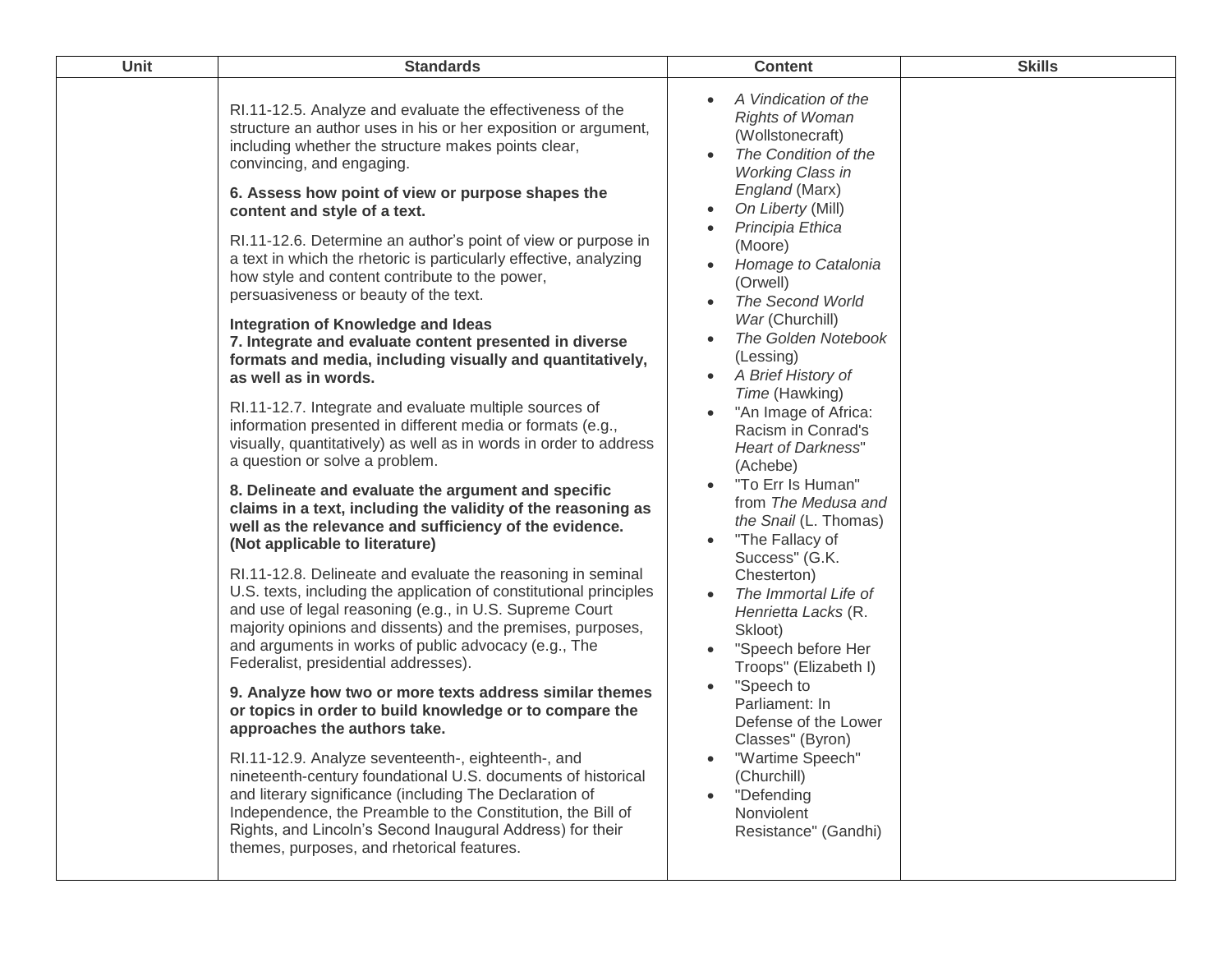| <b>Unit</b> | <b>Standards</b>                                                                                                                                                                                                                                                                             | <b>Content</b> | <b>Skills</b> |
|-------------|----------------------------------------------------------------------------------------------------------------------------------------------------------------------------------------------------------------------------------------------------------------------------------------------|----------------|---------------|
|             | Writing<br><b>Text Types and Purposes</b><br>1. Write arguments to support claims in an analysis of<br>substantive topics or texts, using valid reasoning and<br>relevant and sufficient evidence.                                                                                           |                |               |
|             | W.11-12.1. Write arguments to support claims in an analysis<br>of substantive topics or texts, using valid reasoning and<br>relevant and sufficient evidence.                                                                                                                                |                |               |
|             | W.11-12.1a. Introduce precise, knowledgeable claim(s),<br>establish the significance of the claim(s), distinguish the<br>claim(s) from alternate or opposing claims, and create an<br>organization that logically sequences claim(s), counterclaims,<br>reasons, and evidence.               |                |               |
|             | W.11-12.1b. Develop claim(s) and counterclaims fairly and<br>thoroughly, supplying the most relevant evidence for each<br>while pointing out the strengths and limitations of both in a<br>manner that anticipates the audience's knowledge level,<br>concerns, values, and possible biases. |                |               |
|             | W.11-12.1c. Use words, phrases, and clauses as well as<br>varied syntax to link the major sections of the text, create<br>cohesion, and clarify the relationships between claim(s) and<br>reasons, between reasons and evidence, and between<br>claim(s) and counterclaims.                  |                |               |
|             | W.11-12.1d. Establish and maintain a formal style and<br>objective tone while attending to the norms and conventions<br>of the discipline in which they are writing.                                                                                                                         |                |               |
|             | W.11-12.1e. Provide a concluding statement or section that<br>follows from and supports the argument presented.                                                                                                                                                                              |                |               |
|             | 2. Write informative/explanatory texts to examine and<br>convey complex ideas and information clearly and<br>accurately through the effective selection, organization,<br>and analysis of content.                                                                                           |                |               |
|             | W.11-12.2. Write informative/explanatory texts to examine<br>and convey complex ideas, concepts, and information clearly<br>and accurately through the effective selection, organization,<br>and analysis of content.                                                                        |                |               |
|             | W.11-12.2a. Introduce a topic; organize complex ideas,<br>concepts, and information so that each new element builds                                                                                                                                                                          |                |               |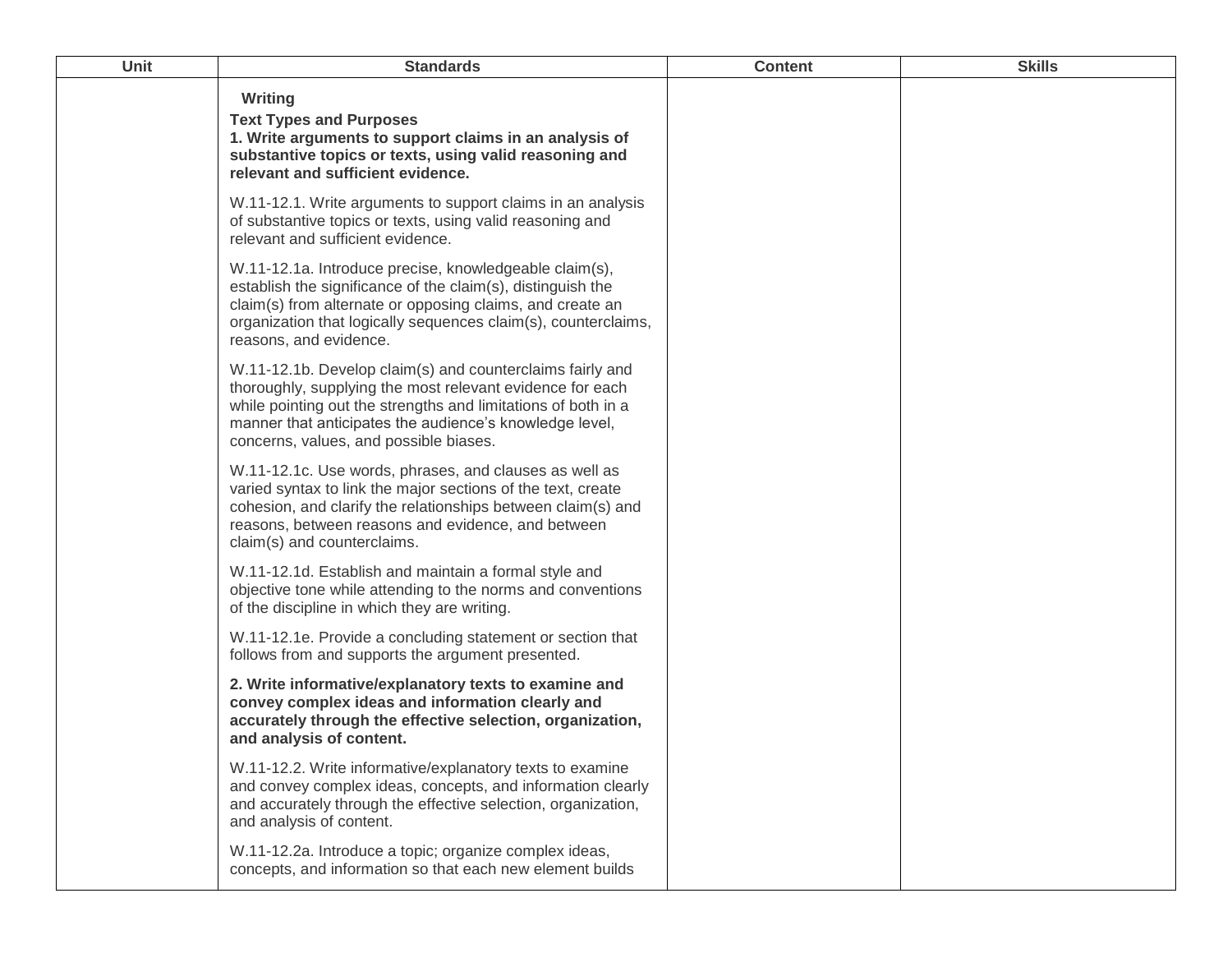| Unit | <b>Standards</b>                                                                                                                                                                                                                                       | <b>Content</b> | <b>Skills</b> |
|------|--------------------------------------------------------------------------------------------------------------------------------------------------------------------------------------------------------------------------------------------------------|----------------|---------------|
|      | on that which precedes it to create a unified whole; include<br>formatting (e.g., headings), graphics (e.g., figures, tables),<br>and multimedia when useful to aiding comprehension.                                                                  |                |               |
|      | W.11-12.2b. Develop the topic thoroughly by selecting the<br>most significant and relevant facts, extended definitions,<br>concrete details, quotations, or other information and<br>examples appropriate to the audience's knowledge of the<br>topic. |                |               |
|      | W.11-12.2c. Use appropriate and varied transitions and<br>syntax to link the major sections of the text, create cohesion,<br>and clarify the relationships among complex ideas and<br>concepts.                                                        |                |               |
|      | W.11-12.2d. Use precise language, domain-specific<br>vocabulary, and techniques such as metaphor, simile, and<br>analogy to manage the complexity of the topic.                                                                                        |                |               |
|      | W.11-12.2e. Establish and maintain a formal style and<br>objective tone while attending to the norms and conventions<br>of the discipline in which they are writing.                                                                                   |                |               |
|      | W.11-12.2f. Provide a concluding statement or section that<br>follows from and supports the information or explanation<br>presented (e.g., articulating implications or the significance of<br>the topic).                                             |                |               |
|      | <b>Production and Distribution of Writing</b><br>4. Produce clear and coherent writing in which the<br>development, organization, and style are appropriate to<br>task, purpose, and audience.                                                         |                |               |
|      | W.11-12.4. Produce clear and coherent writing in which the<br>development, organization, and style are appropriate to task,<br>purpose, and audience. (Grade-specific expectations for<br>writing types are defined in standards 1-3 above.)           |                |               |
|      | 5. Develop and strengthen writing as needed by<br>planning, revising, editing, rewriting, or trying a new<br>approach.                                                                                                                                 |                |               |
|      | W.11-12.5. Develop and strengthen writing as needed by<br>planning, revising, editing, rewriting, or trying a new<br>approach, focusing on addressing what is most significant for<br>a specific purpose and audience.                                 |                |               |
|      |                                                                                                                                                                                                                                                        |                |               |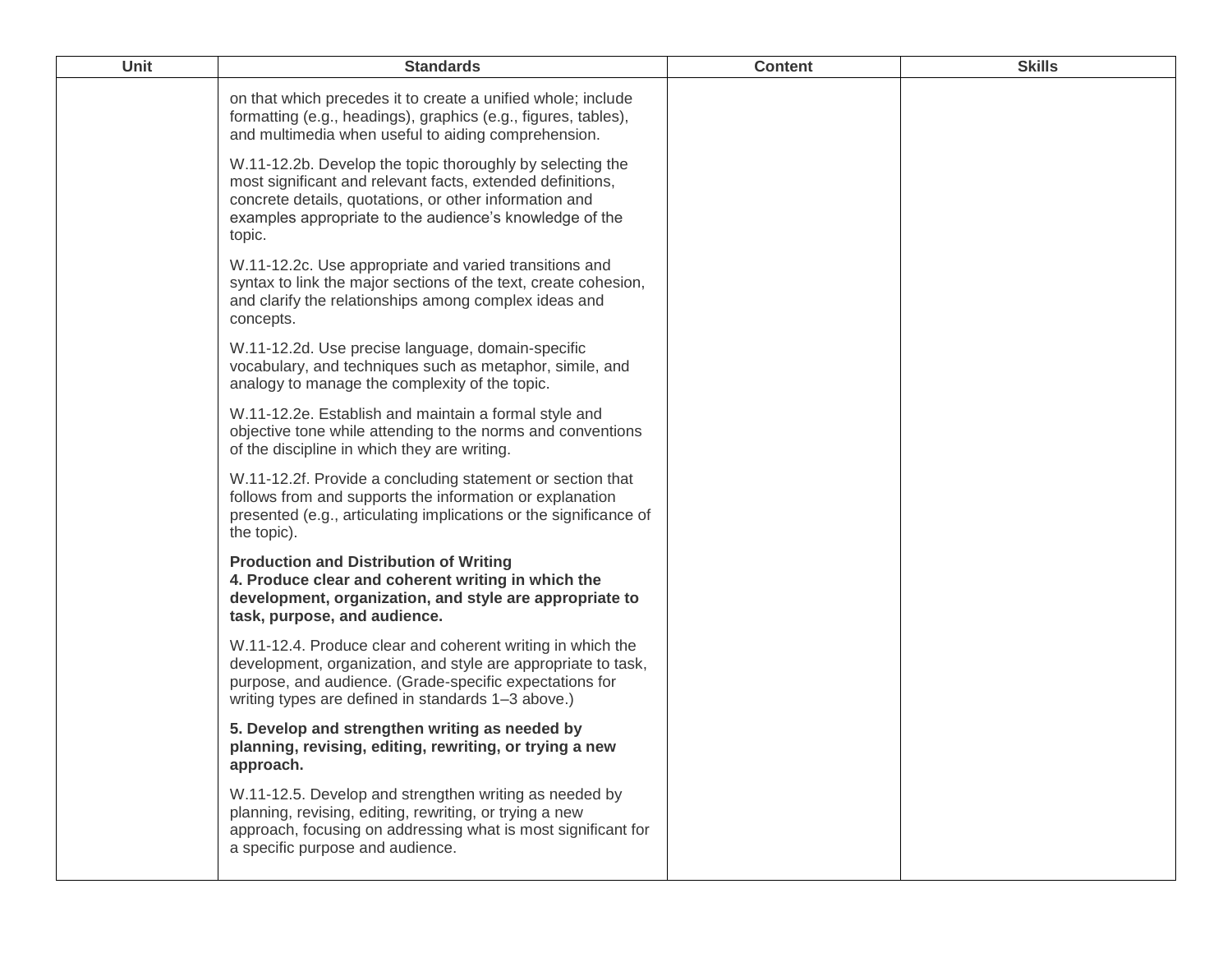| Unit | <b>Standards</b>                                                                                                                                                                                                                                                                                                                                                                                                                          | <b>Content</b> | <b>Skills</b> |
|------|-------------------------------------------------------------------------------------------------------------------------------------------------------------------------------------------------------------------------------------------------------------------------------------------------------------------------------------------------------------------------------------------------------------------------------------------|----------------|---------------|
|      | 6. Use technology, including the Internet, to produce and<br>publish writing and to interact and collaborate with<br>others.                                                                                                                                                                                                                                                                                                              |                |               |
|      | W.11-12.6. Use technology, including the Internet, to<br>produce, publish, and update individual or shared writing<br>products in response to ongoing feedback, including new<br>arguments or information.                                                                                                                                                                                                                                |                |               |
|      | <b>Research to Build and Present Knowledge</b><br>7. Conduct short as well as more sustained research<br>projects based on focused questions, demonstrating<br>understanding of the subject under investigation.                                                                                                                                                                                                                          |                |               |
|      | W.11-12.7. Conduct short as well as more sustained research<br>projects to answer a question (including a self-generated<br>question) or solve a problem; narrow or broaden the inquiry<br>when appropriate; synthesize multiple sources on the subject,<br>demonstrating understanding of the subject under<br>investigation.                                                                                                            |                |               |
|      | 8. Gather relevant information from multiple print and<br>digital sources, assess the credibility and accuracy of<br>each source, and integrate the information while<br>avoiding plagiarism.                                                                                                                                                                                                                                             |                |               |
|      | W.11-12.8. Gather relevant information from multiple<br>authoritative print and digital sources, using advanced<br>searches effectively; assess the strengths and limitations of<br>each source in terms of the task, purpose, and audience;<br>integrate information into the text selectively to maintain the<br>flow of ideas, avoiding plagiarism and overreliance on any<br>one source and following a standard format for citation. |                |               |
|      | 9. Draw evidence from literary or informational texts to<br>support analysis, reflection, and research.                                                                                                                                                                                                                                                                                                                                   |                |               |
|      | W.11-12.9. Draw evidence form literary or informational texts<br>to support analysis, reflection, and research.                                                                                                                                                                                                                                                                                                                           |                |               |
|      | W.11-12.9a. Apply grades 11-12 Reading standards to<br>literature (e.g., "Demonstrate knowledge of eighteenth-,<br>nineteenth- and early-twentieth-century foundational works of<br>American literature, including how two or more texts from the<br>same period treat similar themes or topics").                                                                                                                                        |                |               |